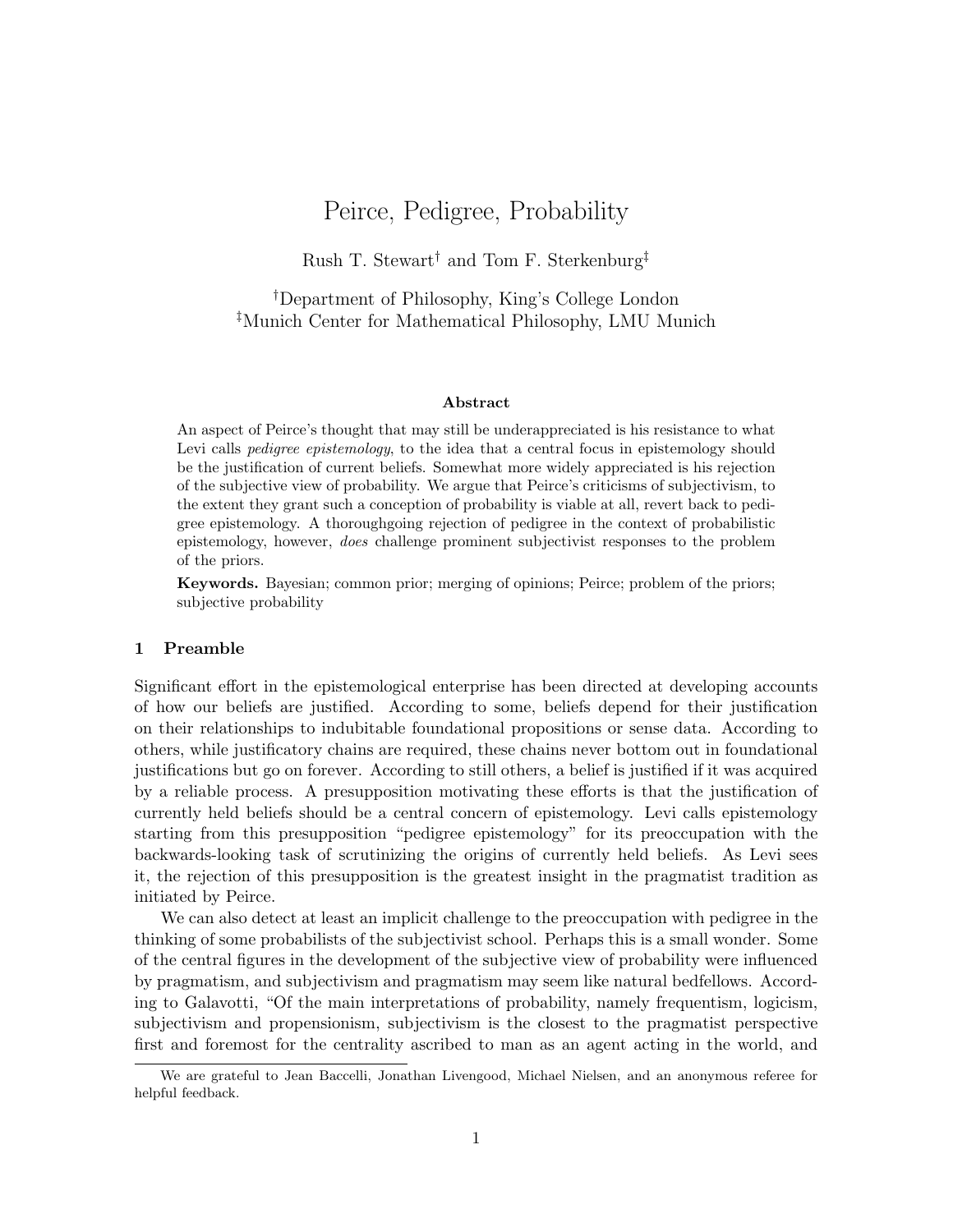the idea that human action is guided by belief" [\(2019,](#page-20-0) p. 1). Yet, Peirce explicitly rejects the subjectivism of his day, which he refers to as the "conceptualistic" view. We argue that Peirce's case against conceptualism gives rise to a genuine tension in his epistemology. Despite explicit disavowals of a significant justificatory role for pedigree in epistemology in both his early and later writings, some of Peirce's attacks on the subjective view of probability depend crucially on pedigree requirements.

We have two main points in this essay. The first, just mentioned, is that Peirce himself seems to have failed to fully appreciate the consequences of rejecting pedigree epistemology. We make this case in Section [3](#page-4-0) after rehearsing Peirce's views on pedigree and their extensive development by Isaac Levi in Section [2.](#page-1-0) Second, the importance of the rejection of pedigree is not restricted to Peirce scholarship, but extends to contemporary debates in probability. For instance, attempts to recover forms of objectivity for subjective Bayesianism make crucial appeals to the pedigree of probabilistic judgments. If we are to dispense with pedigree requirements, prominent approaches to the problem of the priors fail, as we illustrate in Section [4.](#page-10-0) Our concern is not to advocate the rejection of pedigree, but to investigate some significant consequences of such a rejection in the context of probability.

## <span id="page-1-0"></span>2 Peirce on Pedigree

In certain striking passages, Peirce seems to strenuously reject what Levi calls "pedigree epistemology," the idea that the focus in epistemology should be on justifying currently held beliefs by scrutinizing the source and formation of them. One of the most interesting passages in this connection is in "The Fixation of Belief," when Peirce introduces his "belief-doubt model" of inquiry.

The irritation of doubt causes a struggle to attain a state of belief. I shall term this struggle inquiry  $[\ldots]$  With the doubt, therefore, the struggle begins, and with the cessation of doubt it ends. Hence, the sole object of inquiry is the settlement of opinion. We may fancy that this is not enough for us, and that we seek, not merely an opinion, but a true opinion. But put this fancy to the test, and it proves groundless; for as soon as a firm belief is reached we are entirely satisfied, whether the belief be true or false.  $[\ldots]$  The most that can be maintained is, that we seek for a belief that we shall think to be true. But we think each one of our beliefs to be true, and, indeed, it is mere tautology to say so. [\(1877,](#page-22-0) W 3:247–248)

Identifying the fixation of belief as the purpose of inquiry specifies initiation and termination conditions for inquiry. Doubt initiates inquiry; belief terminates it.

According to Peirce, the belief-doubt model has dramatic consequences for epistemology. "That the settlement of opinion is the sole end of inquiry," he writes, "[ $\dots$ ] sweeps away, at once, various vague and erroneous conceptions of proof" [\(1877,](#page-22-0) W 3:248). Peirce gives three examples. First, despite what "[s]ome philosophers have imagined," putting "a proposition into the interrogative form" is not sufficient to initiate genuine inquiry. Instead, "[t]here must be a real and living doubt." Second, a "common idea" is that "demonstrations must rest on some ultimate and absolutely indubitable propositions." These might be first principles or propositions representing sense data. According to Peirce's belief-doubt model, this is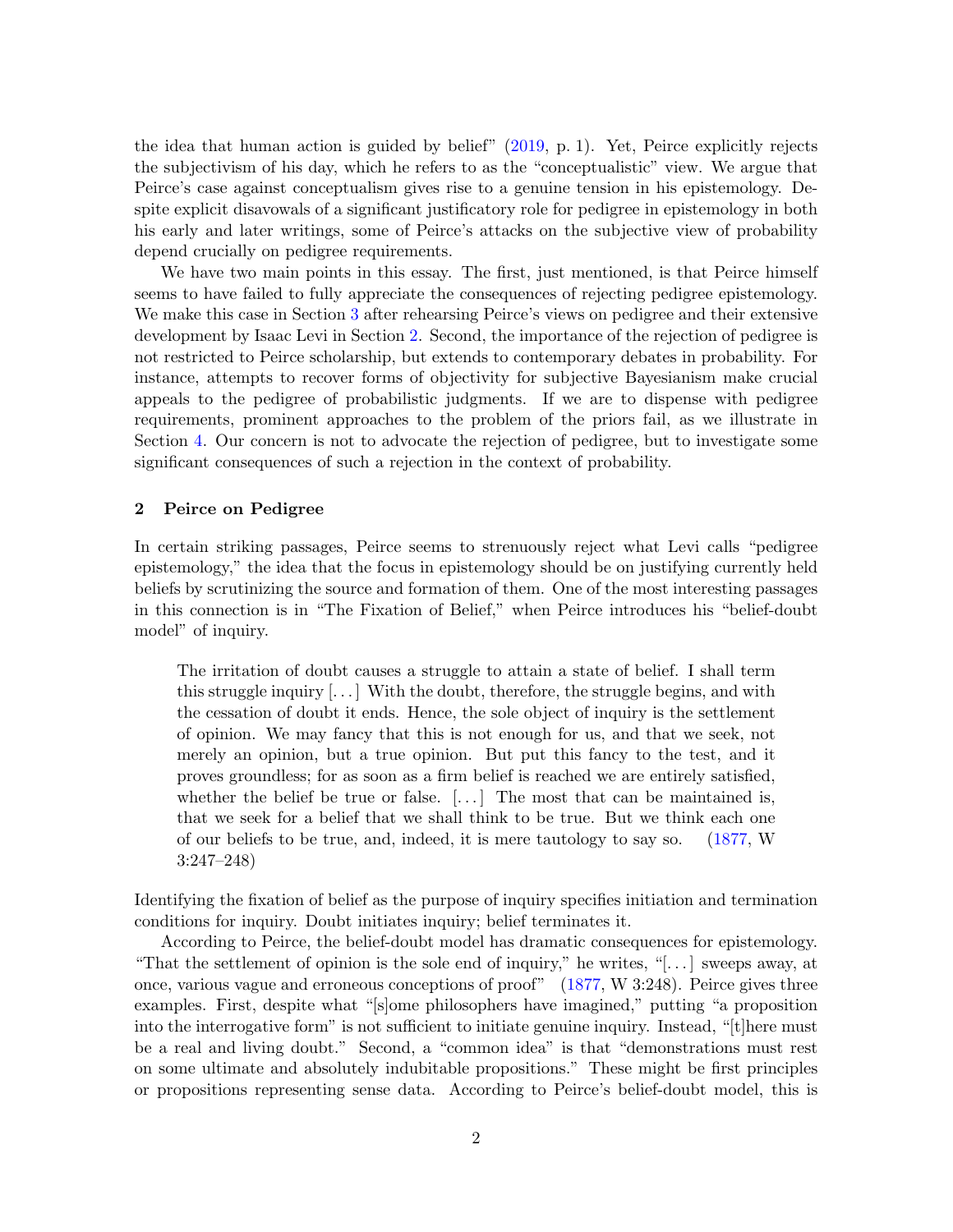misguided. We are "entirely satisfied" once a firm opinion is established regardless of the opinion's connection to some putative foundational propositions or its origins more generally: "in point of fact, an inquiry, to have that completely satisfactory result called demonstration, has only to start with propositions perfectly free from all actual doubt. If the premises are not in fact doubted at all, they cannot be more satisfactory than they are." Third, continuing to "argue a point" among parties already convinced of it is "without a purpose." "When doubt ceases," Peirce claims, "mental action on the subject comes to an end." For an individual agent, the backward-looking task of justifying some presently held belief is similarly without a purpose; with the cessation of doubt, genuine inquiry into the matter—i.e., the struggle to attain a state of belief—comes to an end.

It may be tempting to interpret Peirce's belief-doubt model as a bit of speculative psychology. In our view, this interpretation is mistaken (see also [\(Kasser,](#page-21-0) [1999\)](#page-21-0)). The model can serve as the basis for a serious and substantial epistemological outlook. The person to do the most to develop this line of Peirce's thought is Isaac Levi. As Levi himself remarks, "In my judgment, the belief-doubt model represents the greatest insight in the pragmatist tradition, and I have sought to preserve it in my own thinking" [\(1991,](#page-21-1) p. 163). Rehearsing some general aspects of Levi's development of the model may help to make some of the key ideas more precise and the model on the whole more plausible. It is Levi's elaboration of the belief-doubt model and the concomitant rejection of pedigree epistemology that we will rely on.

According to Levi, an agent's full beliefs serve as his or her standard for serious possibility. Only hypotheses consistent with an agent's full beliefs are serious possibilities. Not only does this identify a function for full belief—something that many probabilistic theories fail to do for qualitative belief—but, in so doing, it also specifies the source of judgments of possibility, a crucial component of any feasible epistemology since judgments of possibility are prerequisites for both theoretical inquiry and practical deliberation.

An immediate corollary of the thesis that an agent's full beliefs serve as her standard for serious possibility is that it is not a serious possibility that any of her full beliefs is false. The negation of a hypothesis that an agent believes is trivially inconsistent with her beliefs and, therefore, not a serious possibility. Other pragmatism-influenced writers sometimes express sympathy with this view. Quine, for example, writes, "Within our own total evolving doctrine we can judge truth as earnestly and absolutely as can be" (p. 25 [1960,](#page-22-1) emphasis added). Levi takes the rejection of pedigree epistemology, then, to be the rejection of the idea that an agent's beliefs or point of view stands in need of justification. On this view, to repeat, it is not a serious possibility from the agent's point of view that her full beliefs—her very standard for judging error—contain error. Once a belief has been fixed, it

has become a premise, evidence, settled assumption, or part of the 'background knowledge' to be used in subsequent inquiries into the credential of other statements as well as in practical deliberations aimed at moral, political, economic, or other practical objectives. Whether  $[\,\ldots\,]$  a theory, law, statistical claim, or observation report, and regardless of the grounds on which it has been added, its status as [a full belief] has been settled and the grounds on which it has been added no longer matter. [\(Levi,](#page-21-2) [1980,](#page-21-2) p. 2)

Pedigree epistemology, by contrast, attempts to inquire into the grounds for current beliefs. But in order for this undertaking to be non-trivial, it would have to be conducted from *some*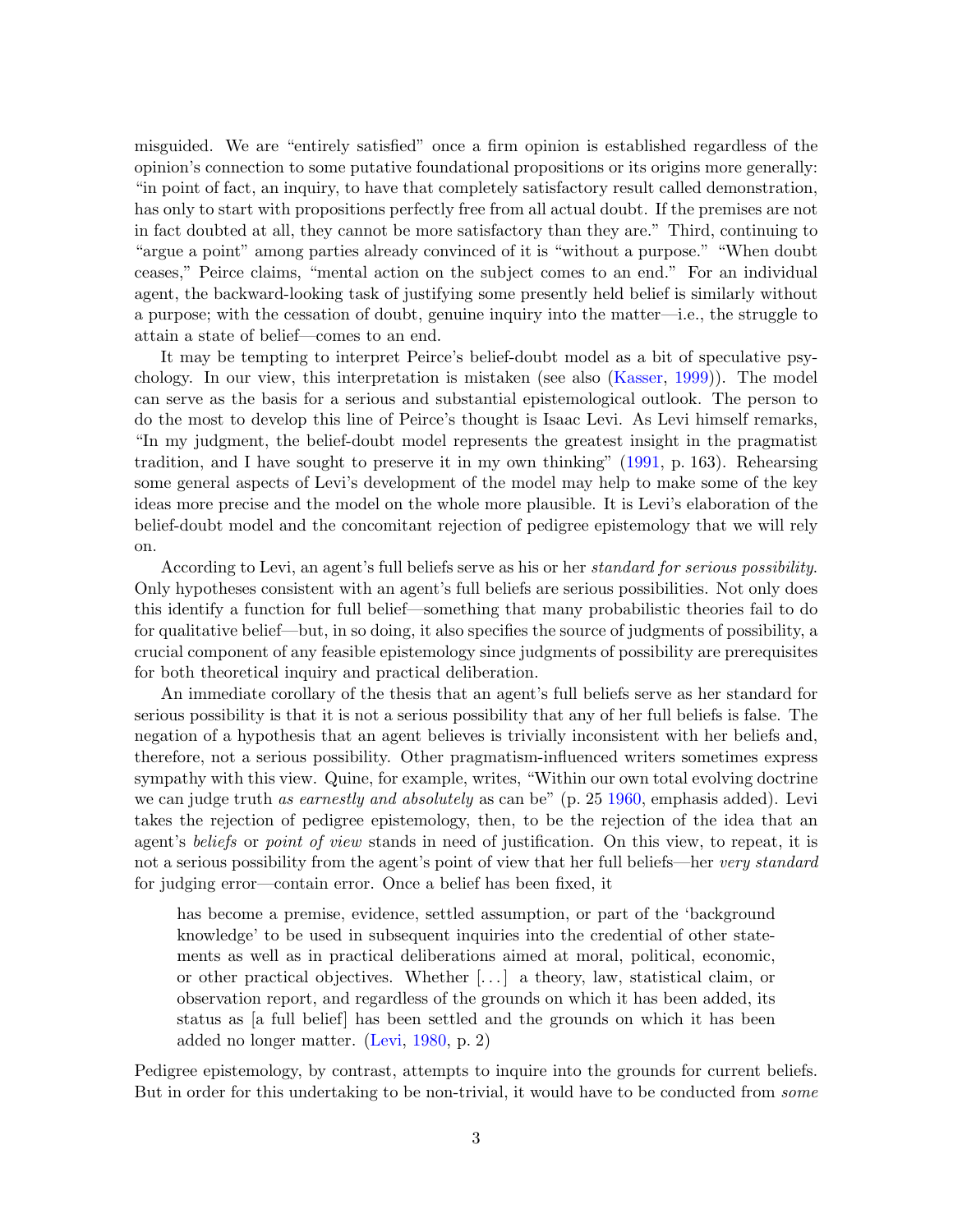other point of view or standard which the agent, by assumption, does not endorse.

It is worth emphasizing the Peircean origins of this view since it seems to contrast with Peirce's fallibilism which has been the subject of widespread discussion. Fallibilism is the view that we can never be certain of any of our (non-logical) beliefs. Levi argues that the thesis that an agent's full beliefs serve as her standard for serious possibility is in fact inconsistent with fallibilism given corrigibilism  $(1980, pp. 14-15)$  $(1980, pp. 14-15)$ . Corrigibilism is the view that full beliefs are revisable. As Peirce puts it, "the scientific spirit requires a man to be at all times ready to dump his whole cart-load of beliefs, the moment experience is against them" [\(1896,](#page-21-3) CP 1.55). Fallibilism restricts full belief in the certainty sense—the sense implied by identifying the function of full belief with the standard for serious possibility—to the logical truths. But since Levi assumes that the logical truths are included in any minimal set of rational beliefs (i.e., logical inconsistencies are never serious possibilities), there can be no revision of full beliefs, contradicting corrigibilism. While Peirce views corrigibilism as an important aspect of fallibilism, by distinguishing the two claims, it is possible to preserve corrigibilism in the face of the inconsistency. Despite this conflict with fallibilism, Peirce nevertheless seems to have the *standard for serious possibility* function of belief in mind when he identifies the cessation of doubt as the end of inquiry, and asserts that inquiries beginning from premises free from all actual doubt are "demonstrations" and as satisfactory as they can possibly be. As late as 1905 (nearly three decades after "The Fixation of Belief"), Peirce writes,

But in truth, there is but one state of mind from which you can "set out," namely, the very state of mind in which you actually find yourself at the time you do "set out"—a state in which you are laden with an immense mass of cognition already formed, of which you cannot divest yourself if you would; and who knows whether, if you could, you would not have made all knowledge impossible to yourself? Do you call it doubting to write down on a piece of paper that you doubt? If so, doubt has nothing to do with any serious business. But do not make believe; if pedantry has not eaten all the reality out of you, recognize, as you must, that there is much that you do not doubt, in the least. Now that which you do not at all doubt, you must and do regard as infallible, absolute truth. [\(1905,](#page-21-3) CP 5.416, emphasis added)

In such passages, Peirce seems to agree with Levi about the role of fixed beliefs.<sup>[1](#page-16-0)</sup>

As Levi immediately stresses after introducing this conception of full belief, retaining corrigibilism means that the status of a belief as fixed is not secure for all time. An agent can still have grounds to revise her beliefs. This is central to the reorientation in epistemology that the belief-doubt model occasions. The focus in epistemology, according to Levi, should not be on justifying our current point of view—which is pointless because it is the standard by which justification is assessed—but on improving it. Put another way, *revision* of belief is the proper locus of concern about justification. Improvements are measured against some end or set of ends. A theme common to many pragmatist thinkers is that there are two primary ends in inquiry: as James puts it, "Believe truth! Shun error!" [\(1896,](#page-20-1) p. 209). Levi interprets the two goals as obtaining valuable information (whether true or false) and avoiding error [\(1991,](#page-21-1) p. 81). This shift in focus places special emphasis on a theory of belief revision for making improvements, and recognizes a tension between achieving two different goals. Accordingly, Levi develops an involved epistemic decision theory that governs belief revision, one suitable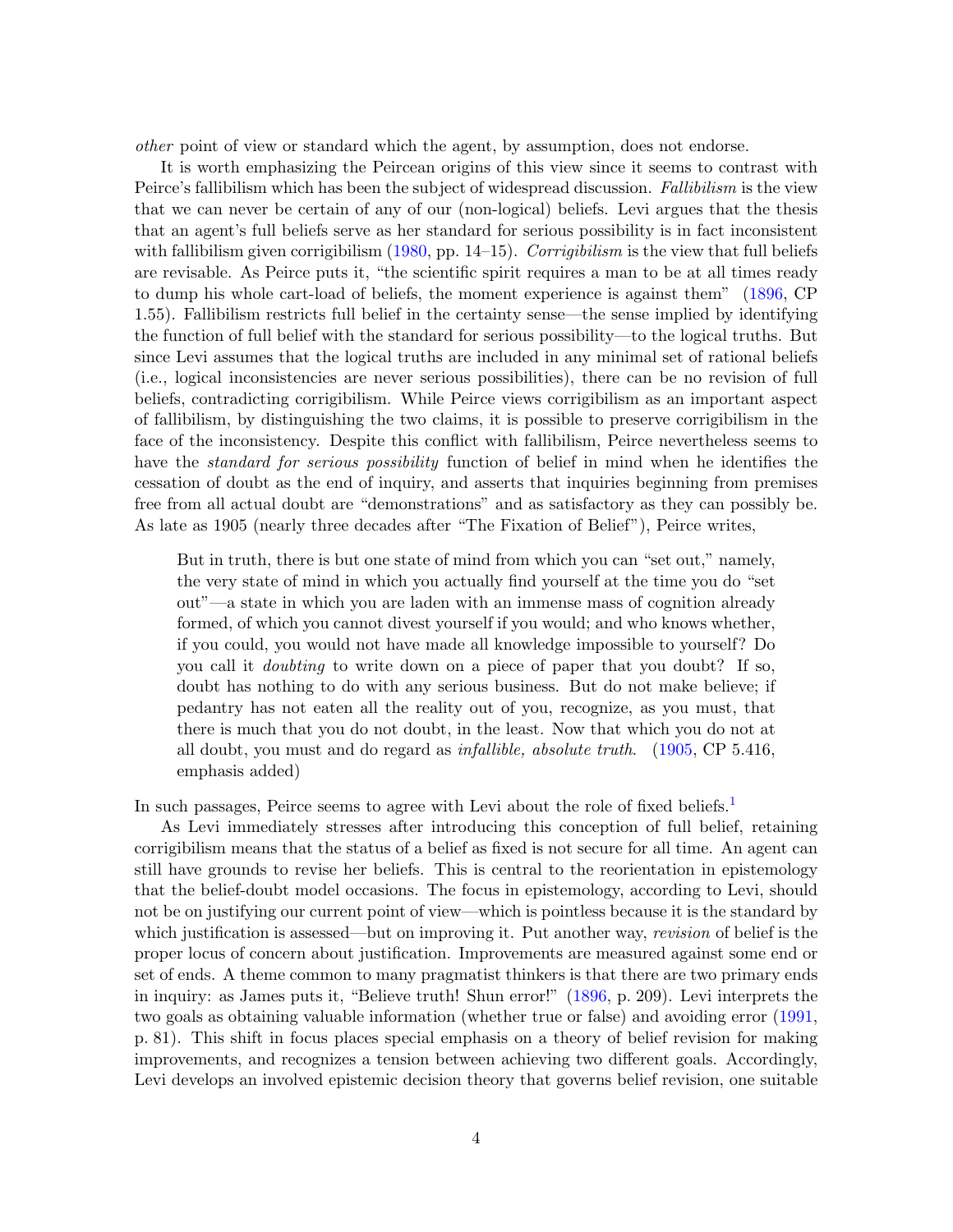to evaluating trade offs between the demands of acquiring valuable information and avoiding error.[2](#page-16-1) Justified revisions are those that are optimal given the goals of inquiry.

An agent's point of view, for Levi, consists not only of her full beliefs, but also of subjective judgments of both probability and value (including judgments of informational value relevant to epistemic decision problems).[3](#page-16-2) Judgments of possibility can be thought of as the basis on which (subjective) probability spaces are constructed. A standard for serious possibility partitions the set of hypotheses, marking hypotheses consistent with it as serious possibilities and hypotheses inconsistent with it as not. According to Levi and others, subjective probability judgments make finer distinctions among the set of possibilities, assigning degrees of belief (cf. [de Finetti,](#page-20-2) [1975,](#page-20-2) p. 23). The various elements of an agent's point of view, as Levi conceives of them, are commitments to standards of evaluations of options in both epistemic and practical decision problems. An agent may fail to live up to her commitments; but she ought to take steps to better approximate them when she recognizes deviation and is able. It is in this commitment sense that deductive closure (and the inclusion of logical truths in every belief state that follows from it), for example, is rationally mandatory for full belief according to Levi. Perhaps it makes sense to think of pedigree requirements as a type of rationality requirement. Not all rationality requirements, however, concern pedigree. Deductive closure might be considered a rationality requirement, though not one appealing to the pedigree of an agent's beliefs. As Levi sees it, deductive closure of a set of beliefs is simply a matter of explicitly representing the standard for serious possibility to which an agent is committed: the same set of hypotheses is consistent with a set of full beliefs as with its deductive closure.

Commitments in general, like the special case of full beliefs, are revisable. The appropriate focus in revising commitments is again improvement rather than origins. But what revisions are justified depend on the agent's point of view. One point worth noting is that having doubt about a particular hypothesis is distinct from having doubt about one's probabilistic judgment about that hypothesis.<sup>[4](#page-16-3)</sup> For Levi, pedigree is no more relevant for an agent's (subjective) judgments of probability than it is for an agent's (subjective) judgments of serious possibility. A commitment to assessing possibilities in terms of certain personal probabilities, like a commitment to a standard for serious possibility, is a resource in subsequent inquiries. Even though it is subject to revision, and such revisions stand in need of justification, once the commitment has been made, the grounds on which it was adopted are no longer relevant. Surprisingly, Peirce seems to disagree.

# <span id="page-4-0"></span>3 Peirce's Panning of Personal Probability

Peirce rejects a subjectivist or conceptualistic view of probablity. It is in his reasons for this rejection, we will argue, that we can discern a pedigree demand. His own conception of probability is objectivist. For him, probability attaches to modes of inference or arguments. In "The Fixation of Belief," Peirce already observes that "the question of validity of an argument] is purely one of fact and not of thinking" [\(1877,](#page-22-0) W 3:244), and in that sense objective. In "The Doctrine of Chances," Peirce explicitly turns to probability. In line with the pragmatic principle he outlined in "How to Make Our Ideas Clear," Peirce declares that in order "to get a clear idea of what we mean by probability, we have to consider what real and sensible difference there is between one degree of probability and another" [\(1878,](#page-22-0) W 3:279).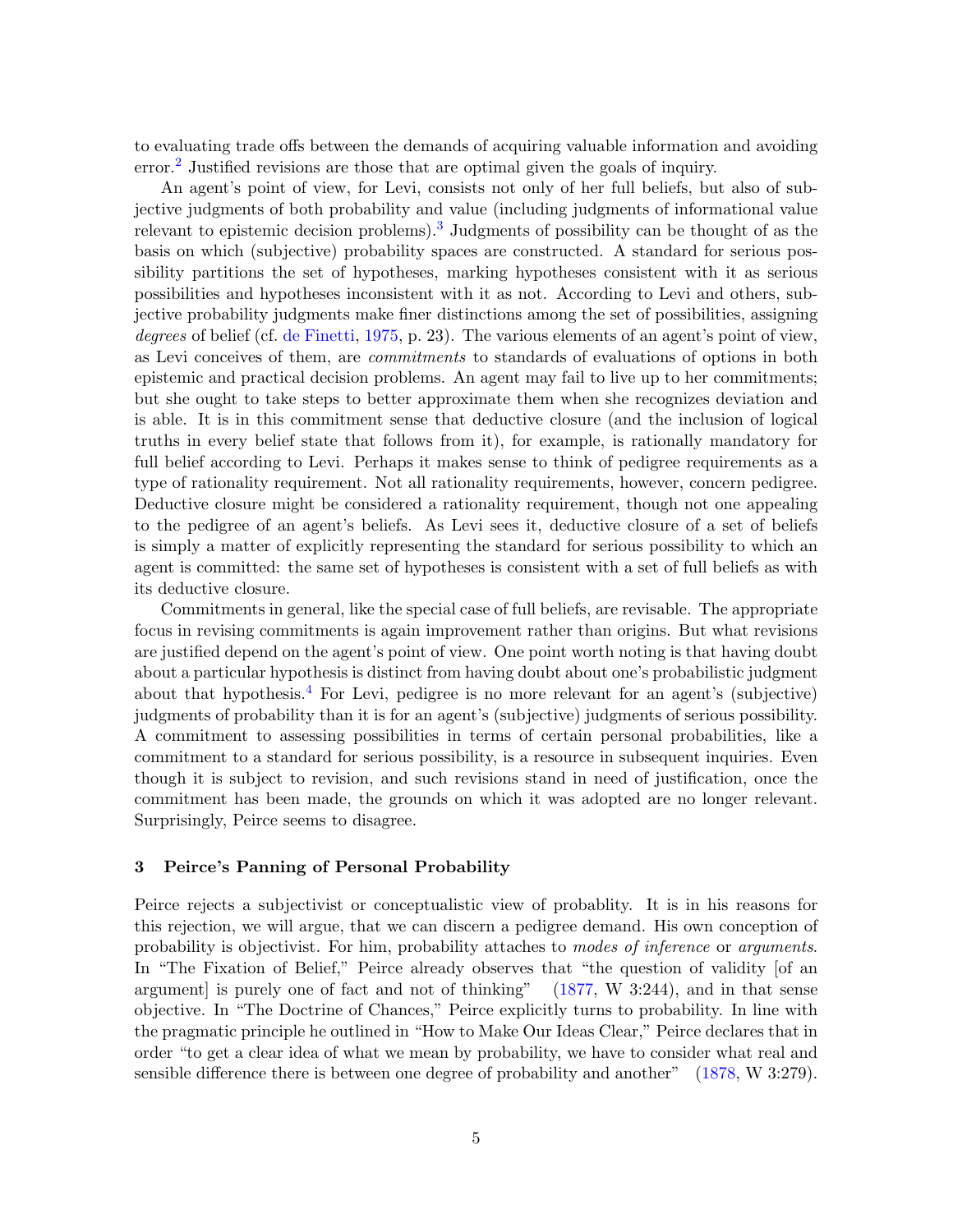An argument is more precisely "always conceived as a member of a genus of arguments all constructed in the same way, and such that, when their premisses are real facts, their conclusions are so also," and "[i]f the argument is demonstrative, then this is always so; if it is only probable, then it is for the most part so." Now the "real and sensible difference between one degree of probability and another, in which the meaning of the distinction lies," is that

in the frequent employment of two different modes of inference, one will carry truth with it oftener than the other.  $[...]$  [I]n the long run, there is a real fact which corresponds to the idea of probability, and it is that a given mode of inference sometimes proves successful and sometimes not, and that in a ratio ultimately fixed.  $[\dots]$  We may, therefore, define the probability of a mode of argument as the proportion of cases in which it carries truth with it. [\(1878,](#page-22-0) W 3:280)

Peirce thus advances here, more specifically, a frequentist conception of probability.<sup>[5](#page-17-0)</sup> He would later tweak this into a conception of probability as a *disposition* to produce long-run frequencies.[6](#page-17-1) But Peirce always held an objectivist conception of probability, and always rejected a subjectivist or *conceptualistic*<sup>[7](#page-17-2)</sup> view of probability.<sup>[8](#page-17-3)</sup>

Peirce's most extensive and best known criticism of conceptualism occurs in the "The Probability of Induction." We will here examine Peirce's objections against conceptualism on the basis of the two parts of his critique in this paper: one aimed at his own reconstruction of a best case for conceptualism, the other aimed at the principle of insufficient reason. We argue that in both cases his criticisms derive from his view that *probability must be based in* fact, and that this assertion, insofar as it allows for a conceptualist notion of probability at all, raises a pedigree demand.

#### 3.1 Probability Must Express a Fact

Peirce starts his critique in "The Probability of Induction" by building a case for conceptualism. This part of Peirce's critique is also discussed in detail by [Kasser](#page-21-4) [\(2016\)](#page-21-4).

Peirce first allows that, even if probability pertains to arguments, "we may, nevertheless, speak of the chance of an event absolutely, meaning by that the chance of the combination of all arguments in reference to it which exist for us in the given state of our knowledge" [\(1878,](#page-22-0) W  $3:293$  $3:293$  $3:293$ .<sup>9</sup> Furthermore, "it is incontestable that the chance of an event has an intimate connection with the degree of our belief in it  $[\ldots]$  there is a feeling of believing, and this feeling does and ought to vary with the chance of the thing believed, as deduced from all the arguments." He observes that there is one quantity that is "peculiarly appropriate" to "serve as a thermometer for the proper intensity of belief." This is, in modern terms, the logarithm of the odds of the thing believed,<sup>[10](#page-17-5)</sup> which results in an account of "a proceeding which men often resort to, under the name of balancing reasons" that foreshadows, if not coincides with, a notion of "weight of evidence" in modern Bayesianism.<sup>[11](#page-17-6)</sup> Peirce concludes,

These considerations constitute an argument in favor of the conceptualistic view. The kernel of it is that the conjoint probability of all the arguments in our possession, with reference to any fact, must be intimately connected with the just degree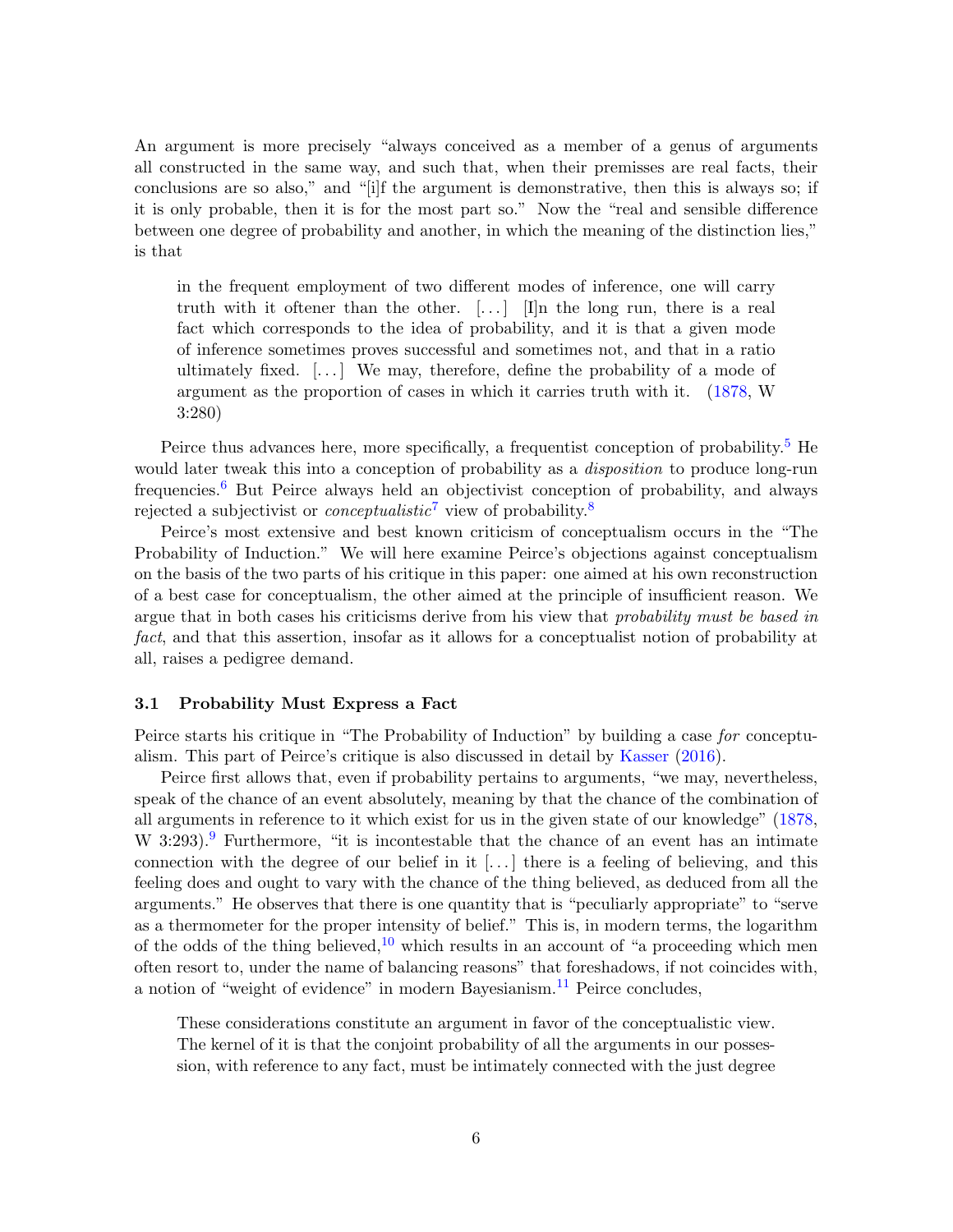of our belief in that fact; and this point is supplemented by various others showing the consistency of the theory with itself and with the rest of our knowledge. [\(1878,](#page-22-0) W 3:294–295)

Having allowed this much, Peirce starts his criticism. He declares,

But probability, to have any value at all, must express a fact. It is, therefore, a thing to be inferred upon evidence. [\(1878,](#page-22-0) W 3:295)

Peirce invites us to consider the formation of such a degree of belief. Specifically, we seek to "form a probable judgment of the color" of a bean (hidden from us) that has been randomly taken out of a bag filled with beans of two different colors, by drawing with replacement beans from this bag. But "the whole utility of probability is to insure us in the long run," and "that assurance depends, not merely on the value of the chance, but also on the accuracy of the evaluation":

In short, to express the proper state of our belief, not one number but two are requisite, the first depending on the inferred probability, the second on the amount of knowledge on which that probability is based.  $[\dots]$  W hen our knowledge is very slight, [the second] may be even more important than the probability itself; and when we have no knowledge at all this completely overwhelms the other, so that there is no sense in saying that the chance of the totally unknown event is even (for what expresses absolutely no fact has absolutely no meaning), and what ought to be said is that the chance is entirely indefinite. We thus perceive that the conceptualistic view, though answering well enough in some cases, is quite inadequate. [\(1878,](#page-22-0) W 3:295–296)

The inadequacy that Peirce perceives rests on the idea that one's estimate of an objective probability should be accompanied by some indication of one's confidence in (or the robust-ness of, or the amount of evidence supporting) this estimate.<sup>[12](#page-17-7)</sup> Developing an account of the second factor, or more generally what Keynes would later call the "weight of an argument" or "evidential weight" behind a credence  $(1921, ch. 6; sect. 26.7),<sup>13</sup>$  $(1921, ch. 6; sect. 26.7),<sup>13</sup>$  $(1921, ch. 6; sect. 26.7),<sup>13</sup>$  $(1921, ch. 6; sect. 26.7),<sup>13</sup>$  is an interesting challenge for subjectivism. But as [Kasser](#page-21-4) [\(2016,](#page-21-4) p. 646) also notes, this challenge has been taken up in various ways in the modern Bayesian literature, and Peirce's perceived inadequacy is not generally taken to refute the idea of subjective probability.<sup>[14](#page-17-9)</sup>

More fundamental than this particular point of critique is a stipulation that Peirce makes earlier. This is the stipulation that there must be a direct connection between degree of belief and objective probability. In Peirce's reconstruction of a viable conceptualism, the thermometer for the proper intensity of belief must track the objective probability (more precisely, the objective odds) of the thing believed. In this sense, Peirce stipulates, in his reconstruction, that degrees of belief must "express" objective statistical facts. But there is no reason a conceptualist need go along with Peirce's stipulation that probability must always "express" a statistical fact. In this stipulation, which already takes the objective notion of probability to be the fundamental one, there appears an element of question-begging against the conceptualist.[15](#page-17-10)

This element is more pronounced in some of Peirce's other writings. In his review of Venn's The Logic of Chance, expanding on Venn's dismissal of conceptualism, Peirce evokes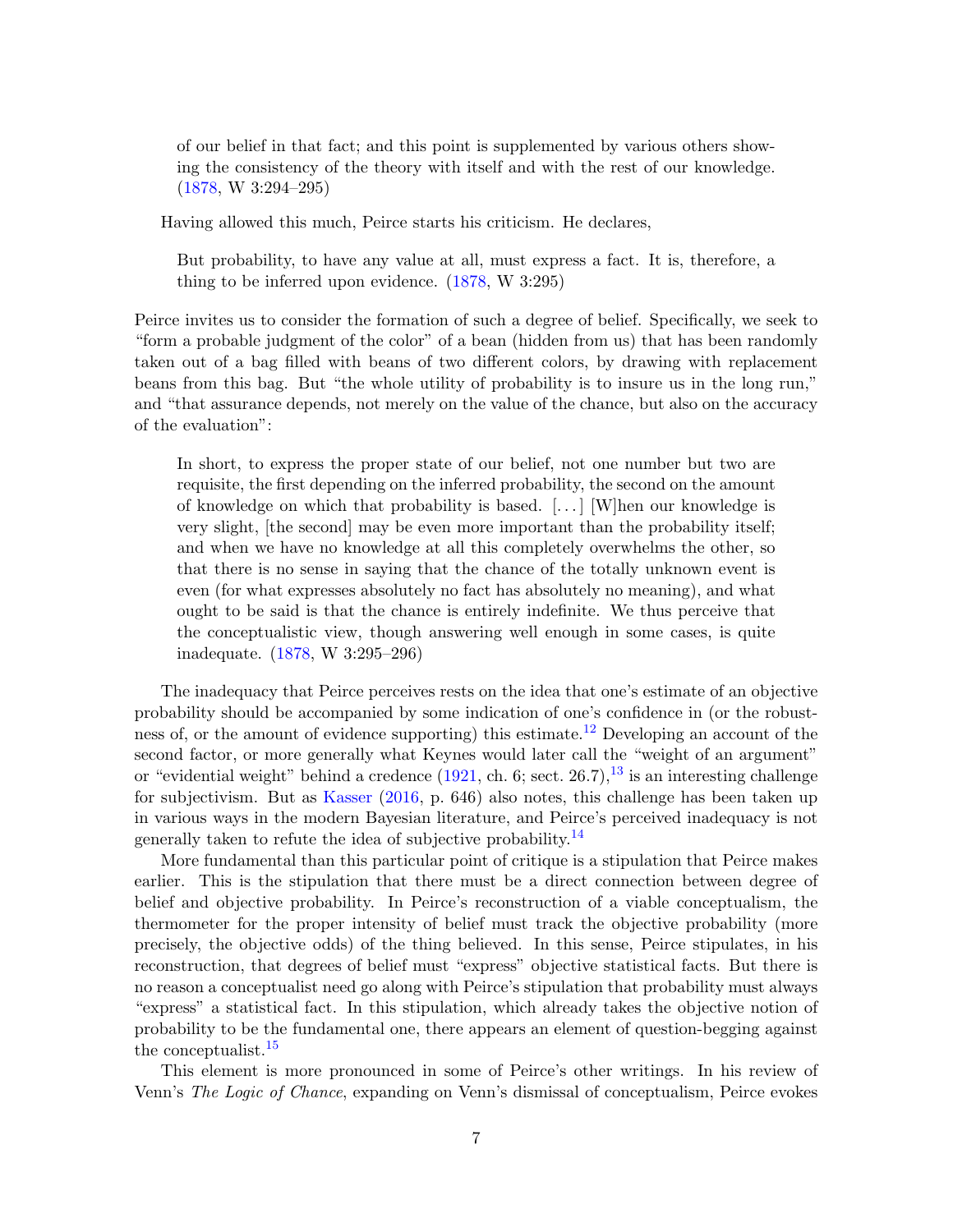probability's mandatory basis in fact to dismiss a subjective notion of probability altogether. He notes that "conceptualists have not undertaken to say what is meant by 'degree of credence.' They would probably pronounce it indefinable and indescribable" [\(1867,](#page-22-0) W 2:99), and offers an appraisal of the use of the notion that is less charitable than the above:

That is, indeed, the precise and only use or significance of these fractions termed probabilities: they give security in the long run. Now, in order that the degree of credence should correspond to any truth in the long run, it must be the representation of a general statistical fact, –a real, objective fact. And then, as it is the fact which is said to be probable, and not the belief, the introduction of "degree of credence" at all into the definition of probability is as superfluous as the introduction of a reflection upon a mental process into any other definition would be, – as though we were to define man as "that which  $[\dots]$  ought to be conceived as a rational animal." [\(1867,](#page-22-0) W 2:100)

In effect, Peirce's stipulation of probability's factual basis here becomes indistinguishable from a claim that the conceptualist notion of probability is superfluous because it is not the notion of probability as correctly defined, by Venn and Peirce, in terms of objective fact. Of course, as an argument against conceptualism, such a claim simply begs the question.

Nevertheless, when further on Peirce discusses how Venn has "fallen into some conceptualistic errors of his own," he again talks about credences that express objective probabilities. What he says there, like what he says in "The Probability of Induction," points at a further diagnosis, aside from the flat-out rejection of the conceptualist notion, of the upshot of his stipulation that probability must be rooted in fact.

Peirce considers the case where we have statistical data about how many Englishmen who go to Madeira live through the first year, and about how many consumptives who go to Madeira live through the first year, but "[t]here are no certain data for the least approximation to the proportion of consumptive Englishmen who die in Madeira during the first year" [\(1867,](#page-22-0) W 2:101). Peirce now states that

 $\left[\ldots\right]$  since there is nothing in the data to show what this ratio is, the probability in question is unknown. But a "degree of credence" or "credibility," to be logically determined, must, as we have seen, be an expression of probability in the [objective] sense; and therefore this "degree of credence" (supposing it to exist) is unknown. "We know not what to believe," is the ordinary and logically correct expression in such cases of perplexity. [\(1867,](#page-22-0) W 2:102)

This point is echoed, recall, in the above quote from "The Probability of Induction," where Peirce states that "there is no sense in saying that the chance of the totally unknown event is even [...] what ought to be said is that the chance is entirely indefinite." Now what Peirce demands here is that our credences about objective probabilities are actually based on information about the latter. If "there is nothing in the data" to base our credences on, the latter must remain "unknown," too. We thus need to be able to offer a good reason—in particular, statistical data—for holding particular credences: probability is "a thing to be inferred upon evidence." In other words, the particular credences we hold stand in need of justification. This is a pedigree demand.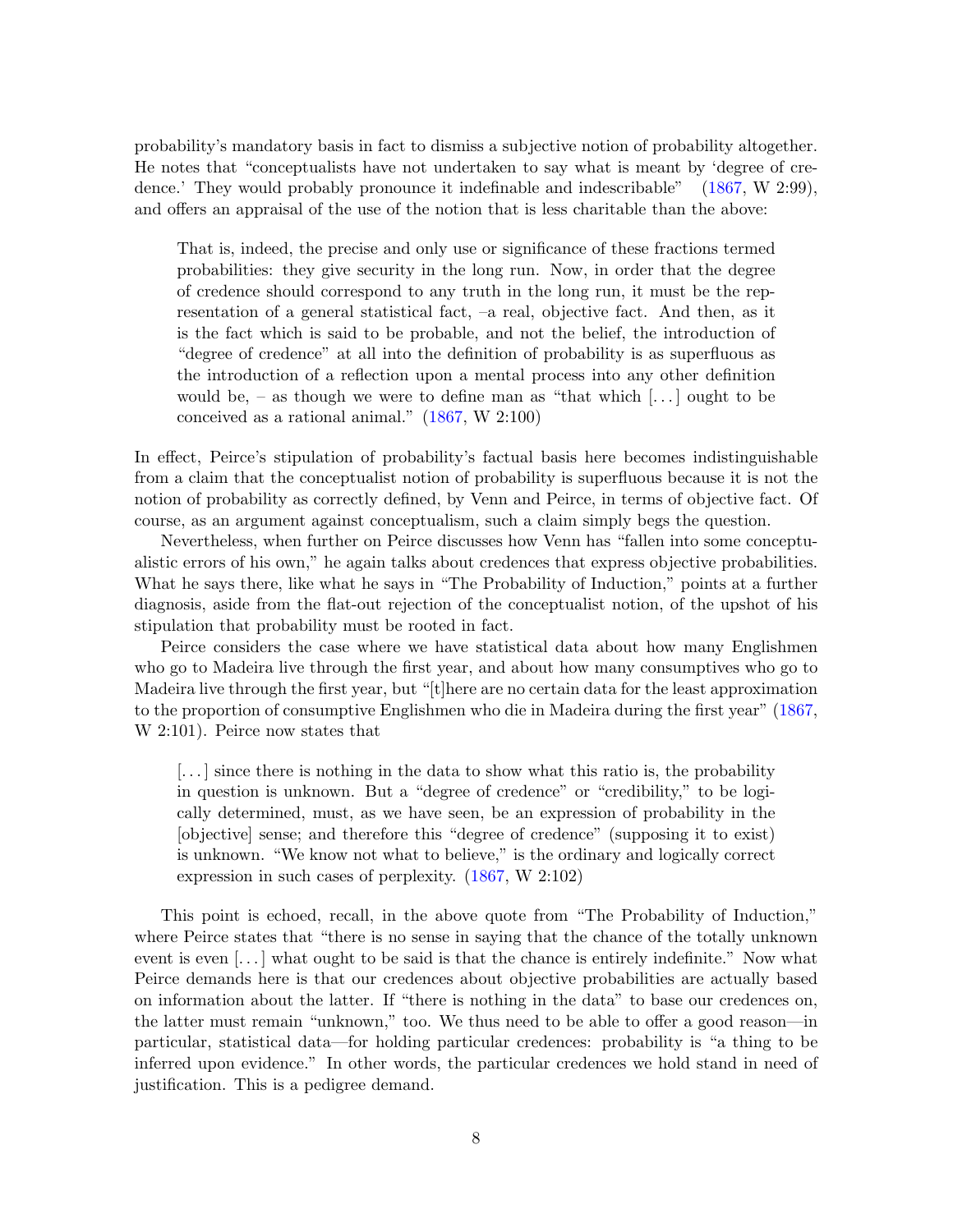We return to the diagnosis of Peirce's stipulation below, but first resume our discussion of his critique of conceptualism in "The Probability of Induction." The remainder of Peirce's critique in this paper is concerned with the principle of insufficient reason, and culminates in his well-known "if universes were as plenty as blackberries" charge. We briefly rehearse his argument, to conclude that his main objection against insufficient reason stems from the same stipulation: it is the wider complaint that subjective probabilities cannot generally be rooted in fact.

# 3.2 Antecedent Probabilities Do Not (Generally) Express Facts

The principle of insufficient reason, mainly associated with Laplace, states that in the absence of reason to think one possibility more likely than the other, we should distribute our credences over possibilities equally.<sup>[16](#page-17-11)</sup> Peirce takes this to be a core principle of the conceptualism he attacks. Thus, considering the case of a single hypothesis, he writes that "[i]n the conceptualistic view of probability, complete ignorance, where the judgment ought not to swerve either toward or away from the hypothesis, is represented by the probability  $1/2$ " [\(1878,](#page-22-0) W 3:296).

Peirce first produces an example to show that the principle of insufficient reason is incon-sistent.<sup>[17](#page-17-12)</sup> The general point here, that (a naive application of) the principle allows for multiple conflicting uniform probability distributions, is subsumed in Peirce's subsequent and more elaborate discussion in the context of inductive inference, to which we turn now. This part of Peirce's argument has also been discussed (and defended) in detail by [Burch](#page-20-3) [\(2010\)](#page-20-3).[18](#page-17-13)

Thus Peirce turns his attention to what he elsewhere calls the doctrine of "inverse probabilities," which refers to the subjectivist derivation, using Bayes's rule, of a posterior probability distribution on the basis of evidence and, unavoidably, some prior distribution. Peirce first advances his central distinction between "[e]xplicative, analytic, or deductive" and "[a]mpliative, synthetic, or (loosely speaking) inductive" reasoning [\(1878,](#page-22-0) W 3:297), and notes that while probabilistic calculations can only be of the first kind, conceptualists maintain that their method of inverse probabilities actually constitutes ampliative reasoning.[19](#page-18-0) The suggestion is that this cannot be right; and Peirce proceeds to identify the catch. Unsurprisingly, this is the prior distibution.

Peirce starts with an example he attributes to Quetelet, where, on having seen the tide rise m times, we assign probability  $\frac{m+1}{m+2}$  to the prediction that it rises again. This is an instance of Laplace's infamous rule of succession, and Peirce notes, by taking  $m = 0$ , that this rule relies on the principle of insufficient reason for a prior distribution.<sup>[20](#page-18-1)</sup> He continues,

The manner in which it has been reached has been by considering a number of urns all containing the same number of balls, part white and part black. [. . . ] But the only possible reason for drawing any analogy between such an arrangement and that of Nature is the principle that alternatives of which we know nothing must be considered as equally probable. But this principle is absurd. [\(1878,](#page-22-0) W 3:298)

In particular, "[t]here is an indefinite variety of ways of enumerating the different possibilities, which, on the application of this principle, would give different results." Peirce then proceeds to work out in detail an alternative and "far better" [\(1883,](#page-22-0) W 4:442) way of carving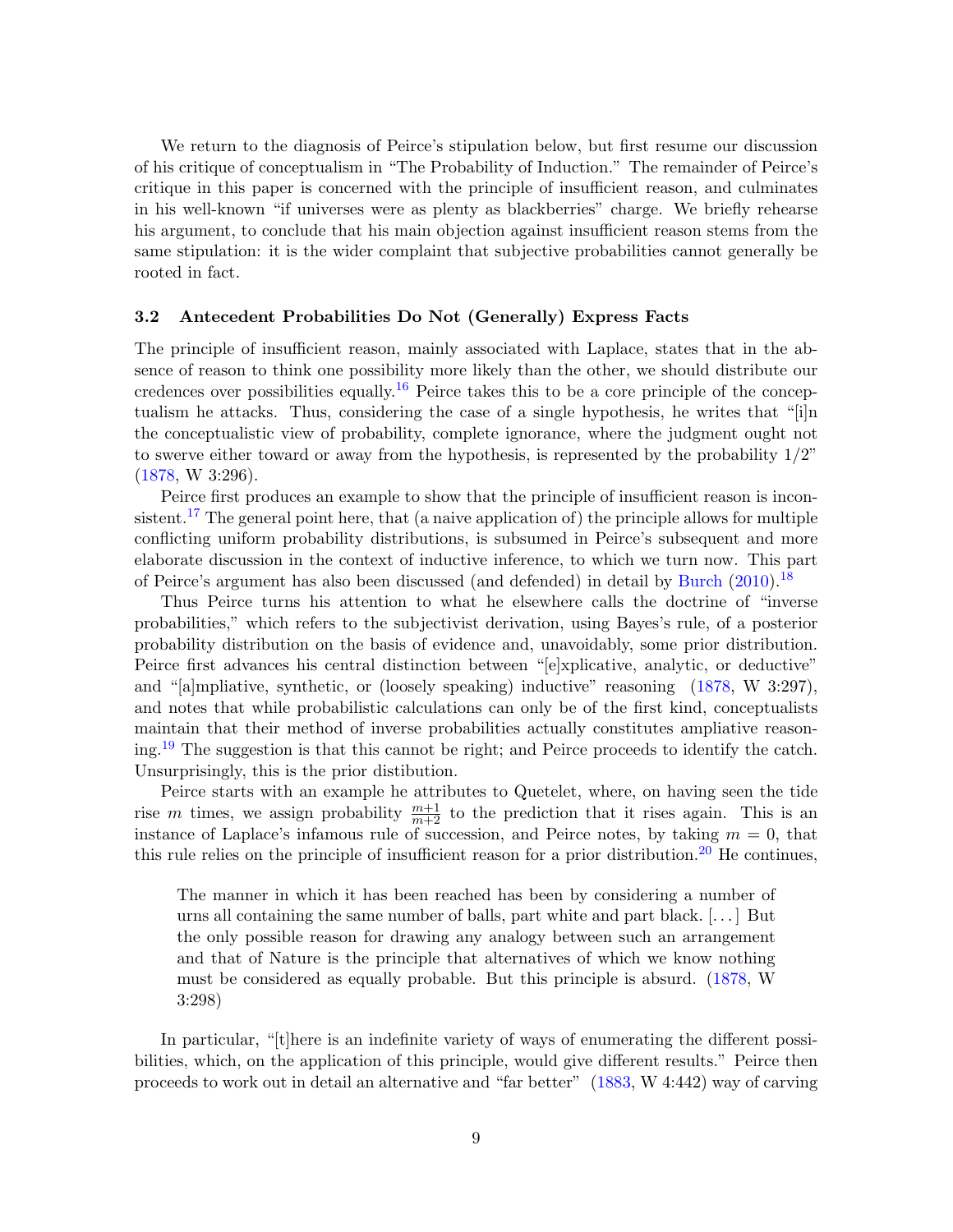out the elementary possibilities, which, however, leads to a distribution such that "the colors of the balls already drawn have no influence on the probability of any other being white or black" [\(1878,](#page-22-0) W 3:300). That is, we would be led to the conclusion that "Nature is a pure chaos, or chance combination of independent elements, in which reasoning from one fact to another would be impossible."

This is an expression of the observation, made before by Boole, $^{21}$  $^{21}$  $^{21}$  that an otherwise natural-looking choice of uniform prior distribution can encode an assumption that induction is impossible.<sup>[22](#page-18-3)</sup> But Peirce draws a more sweeping conclusion. This is that no prior over "possible universes" makes sense:

The relative probability of this or that arrangement of Nature is something which we should have a right to talk about if universes were as plenty as blackberries, if we could put a quantity of them in a bag, shake them well up, draw out a sample, and examine them to see what proportion of them had one arrangement and what proportion another. [\(1878,](#page-22-0) W 3:300–301)

We see that Peirce's critique of the principle of insufficient reason is a special instance of the general complaint that the "doctrine of inverse probability" requires prior or "antecedent probabilities" which must generally lack a factual basis. Thus in a later entry for the Dictionary of Philosophy and Psychology, Peirce writes,

If these antecedent probabilities were solid statistical facts, like those upon which the insurance business rests, the ordinary precepts and practice would be sound. But they are not and cannot, in the nature of things, be statistical facts. What is the antecedent probability that matter should be composed of atoms? Can we take statistics of a multitude of different universes? [. . . ] All that is attainable are subjective probabilities, or likelihoods, which express nothing but the conformity of a new suggestion to our prepossessions; and these are the source of most of the errors into which man falls, and of all the worst of them. [\(1902,](#page-21-3) CP 2.777)

<span id="page-9-0"></span>In short, this is a reiteration of the demand that probability must be rooted in fact.

# 3.3 Plain Dismissal or Pedigree Demand?

We now return to the question of how to diagnose Peirce's stipulation that probability rest in fact. What exactly is the charge against the conceptualist position that Peirce derives from it?

We noted above that one possible interpretation of the upshot of Peirce's stipulation is that there is simply no place for conceptualist probability, because only the objective, factual, notion of probability makes sense. Probabilities must be statistical facts. This would make Peirce's charge, as an argument against conceptualism, a clearly question-begging one.<sup>[23](#page-18-4)</sup>

There is a milder interpretation. [Burch](#page-20-3) [\(2010,](#page-20-3) p. 432) writes that

[. . . ] one should not leap to the erroneous view that Peirce would have rejected as false or confused all subjectivist interpretations of probability. Rather, Peirce's objectivism had two noteworthy features. First, it was an insistence that in the overwhelming majority of cases in which the probability of something is of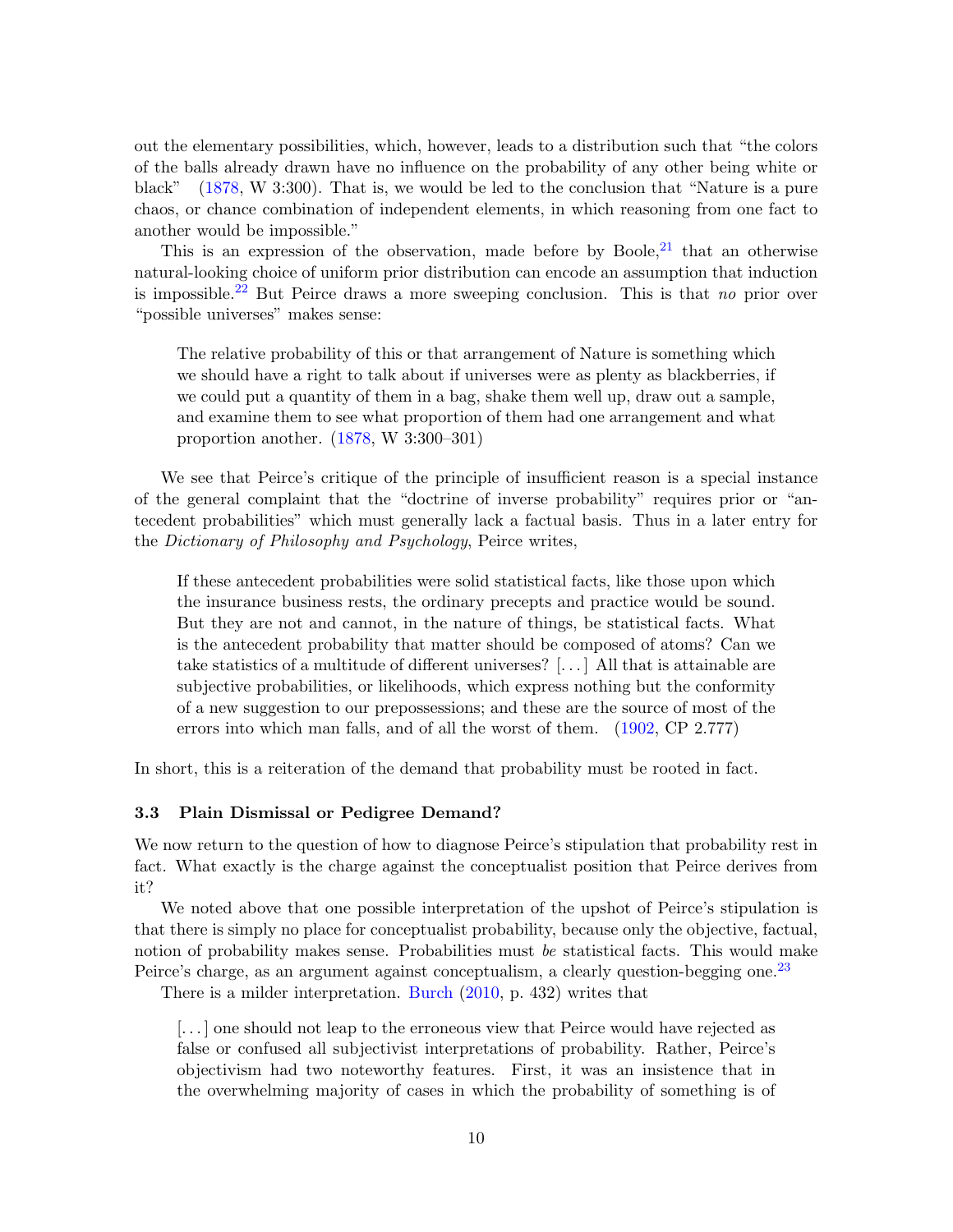concern, what is immediately and directly at issue is a relative frequency of real events. [. . . ] Second, Peirce's objectivism was the claim that if and when the issue does happen to be the degree of belief that should rationally be accorded to some proposition  $B$  given knowledge of some proposition  $A$ , then the objectively understood probability  $P(B|A)$  is the most reasonable measure of this degree. So, rather than rejecting all subjectivist uses of  $P(B|A)$ , Peirce subordinated them to objectivist uses by making them dependent on objectivist uses.

Similarly, [Levi](#page-21-6)  $(2004a, p. 262)$  $(2004a, p. 262)$  writes,  $^{24}$  $^{24}$  $^{24}$ 

I am inclined to reconstrue Peirce's view as one that admits that inquirers may assign subjective degrees of probabilistic belief to hypotheses provided those degrees of belief can be grounded or justified by knowledge of objective, statistical, or frequency probability. His objection is to taking numerically determinate judgments of subjective probability seriously in scientific inquiry when they lack such grounding.

More precisely, in Levi's understanding of Peirce, "judgements of numerically determinate belief probability are derived in accordance with principles of 'direct inference' from information about objective statistical probabilities of outcomes of an experiment of some kind"  $(2011, p. 41).$  $(2011, p. 41).$ <sup>[25](#page-18-6)</sup>

On this milder interpretation, Peirce is not completely begging the question against the conceptualist, in that he simply only allows for an objectivist notion of probability. He allows for conceptualist probability qua intensity of belief; however, he demands that a probabilistic judgment has a basis in statistical fact. On this interpretation of Peirce, credences must be justified by such a basis in fact: a pedigree demand.

Note that a precondition of this pedigree demand is that conceptualist probability is subordinated to objective probability. That is, one can only meaningfully hold credences for tracking or estimating objective probabilities. A probability that "matter should be composed of atoms" is automatically disqualified, because such probabilities cannot correspond to any objective probabilities to track, unless one (absurdly, according to Peirce) imagines "a multitude of universes." But one can meaningfully hold credences to track statistics like mortality rates or "those upon which the insurance business rests." The further pedigree demand is that these credences must actually be grounded in information or evidence about these statistical facts. Thus one's credences about mortality rates, or the chance of a consumptive Englishman surviving his trip to Madeira, would still be unjustified if not based on solid statistical information. The reading of Burch and Levi even seems to be that one must have full knowledge of the relevant statistical facts.<sup>[26](#page-18-7)</sup>

<span id="page-10-0"></span>We do not think Peirce's writings clearly single out either the one or the other interpretation. But we think we can say the following. Insofar as Peirce allows for a conceptualist notion of probability at all (insofar as, if only for the sake of argument, he does not let his stipulation slide into a claim that conceptualist probability is simply meaningless or superfluous), it is a demand that one must be able to offer a good reason for the subjective probabilities one holds. One must possess statistical evidence or indeed full knowledge in support of one's estimates. The demand is for a justification for the credences one has, and this is a pedigree demand.<sup>[27](#page-18-8)</sup> We can therefore conclude that, insofar as Peirce's demand that probability is based in fact allows for subjective probability at all, it is a pedigree demand.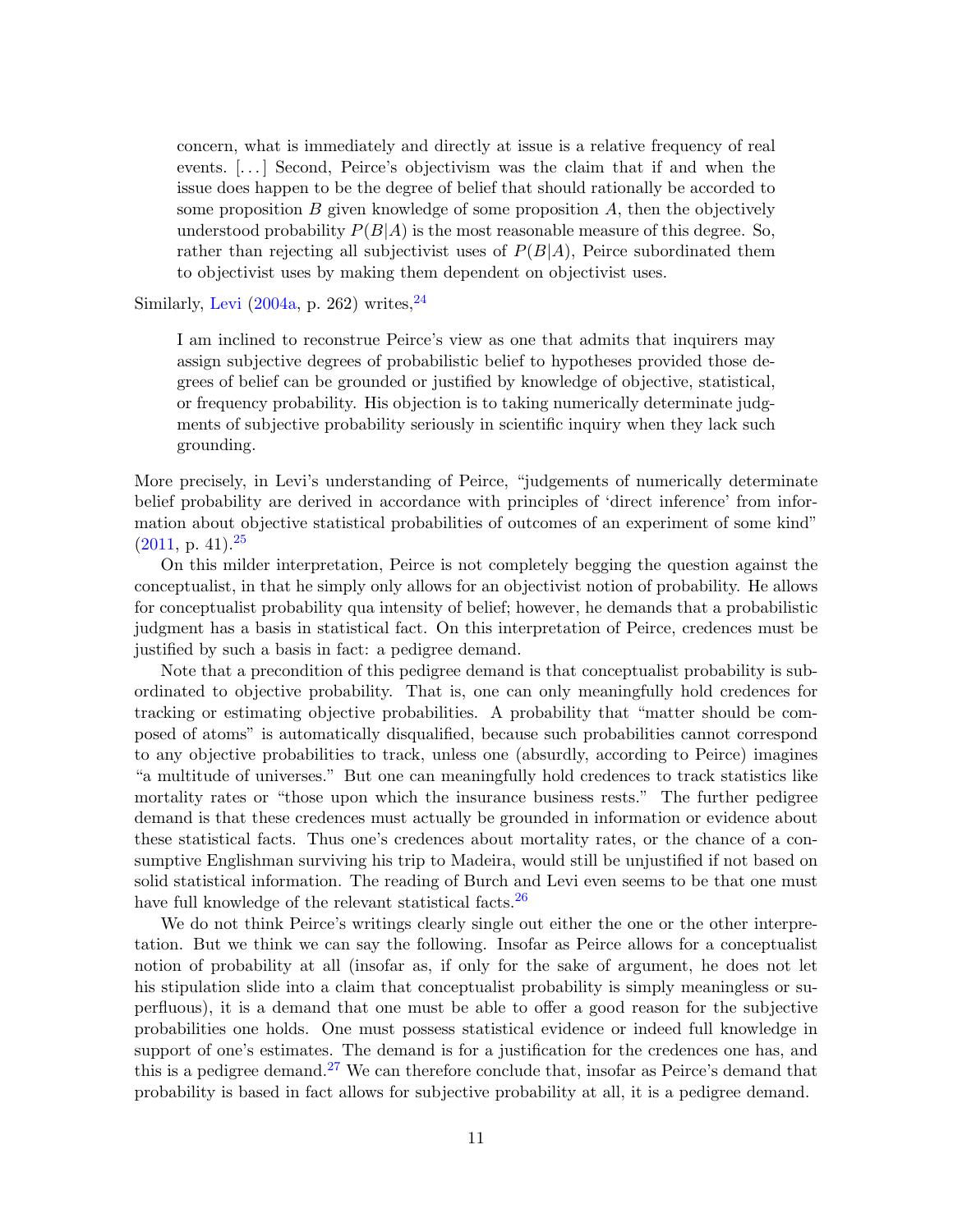## 4 Pedigree in Present-Day Personalism: The Problem of the Priors

Jettisoning pedigree requirements in the context of contemporary theorizing about probability has substantial and interesting consequences. Certain contemporary views in the philosophy of probability can be understood as making strong appeals to the pedigree of epistemic states, even if they are not typically thought of in precisely this way. Here, we consider approaches to the problem of the priors for subjective probability. A common thought is that rational, scientific inquiry should produce objective knowledge. Certainly, much scientific theory is often regarded as objective. Yet, according to "mainstream" Bayesianism, opinions are subjective. Bayesian agents express opinions over some space of possibilities in the form of prior probability distributions. These priors reflect subjective degrees of belief and are constrained only by the axioms of probability theory. These axioms leave ample room for widely divergent opinions. But Bayesians need some way of achieving intersubjective agreement, the worry goes, since "the requirement of intersubjectivity is what makes science objective" [\(Quine,](#page-22-2) [1990,](#page-22-2) p. 5). The problem of the priors is a worry about the prospect of conjuring sufficient objectivity from these priors to sustain the picture of science and rational inquiry as objective.

Many subjectivists seem to regard the problem as less pressing than it is sometimes presented. This includes some of the foundational thinkers in the subjectivist tradition. Suppes complains about the lack of attention some of these thinkers have paid to the problem: "The absence of [attention to the origins of priors] can be seen in the rather laconic views about prior probabilities themselves, as expressed by the three most important foundational thinkers on the Bayesian viewpoint in the 20th century, namely, Ramsey, de Finetti and Savage" [\(2007,](#page-22-3) p. 441). A few pages later, he notes, "What is remarkable about the views of these three foundational thinkers is that none of them ventures very deeply into the psychological or common sense side of how, in fact, subjective probabilities are formed" [\(2007,](#page-22-3) p. 445). What Suppes sees as remarkable can also be seen as a natural consequence of an anti-pedigree epistemological stance. If we ought to focus on improving our current point of view rather than justifying it, justifying priors or discerning their origins may fail to be a high priority—or even sensible.

In an English summary of a joint paper written in Italian with de Finetti, Savage remarks, "The subjective point of view sees all probabilities as the opinions of some person and initial probabilities as his initial opinions, that is, at the beginning of some context under discussion" [\(1972,](#page-20-4) p. 143). Continuing, Savage, like Peirce, recognizes that agents must "set out" from their present points of view, with the information they have:

According to the subjective view, probabilities must often be based on vague, uncertain, and fragmentary information. We think it unrealistic and impractical to confine the definition of probability to those limiting situations where impressions of symmetry or frequent experience tend to relieve the formation of opinion from embarrassments of vagueness and interpersonal disagreement. [\(1972,](#page-20-4) pp. 143– 144)

Rather than focusing on the backward-looking task of justifying initial opinions, Savage suggests looking forward to inquiry: "The effects of disparity between the initial judgments of people or of vagueness in the initial judgments of one person are often largely eliminated by a sufficiently revealing experiment"  $(1972, p. 145).^{28}$  $(1972, p. 145).^{28}$  $(1972, p. 145).^{28}$  $(1972, p. 145).^{28}$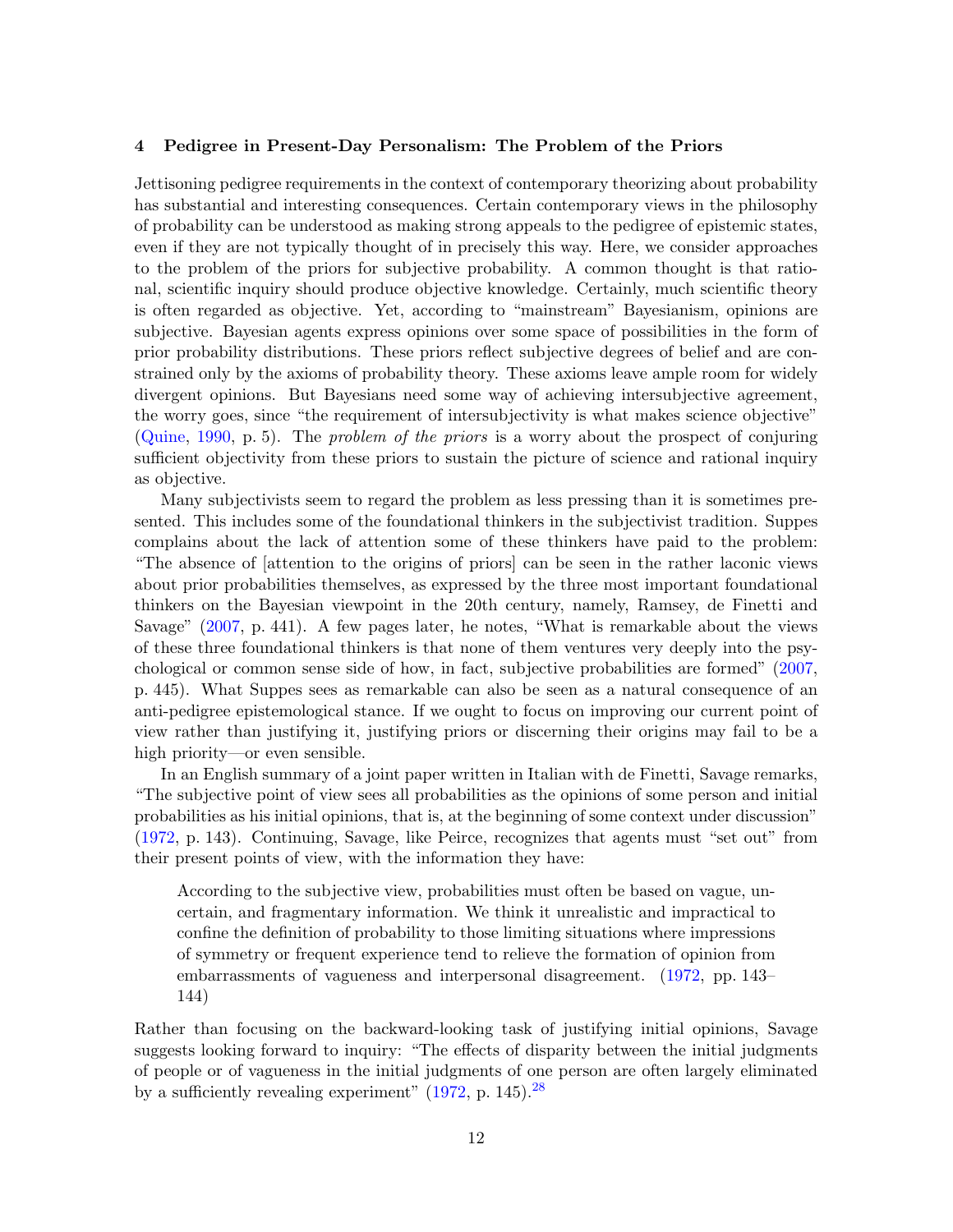Yet the general impulse to justify priors persists in some quarters.<sup>[29](#page-18-10)</sup> Earman points out that, for those concerned to address the problem of the priors, there are two main ways for Bayesians to respond. The first is to constrain priors. The second is to wash them out [\(1992,](#page-20-5) pp.  $138-39$ .<sup>[30](#page-19-0)</sup> The second strategy is particularly popular: "The most common and in many ways the most effective Bayesian response to the subjectivity objection is the convergence response  $[\ldots]$  [t]he differences in scientists' priors will be washed out over time, that is, they will become less and less relevant to scientists' opinions as more and more evidence comes in" [\(Strevens,](#page-22-4) [2017,](#page-22-4) p. 84). In what follows, we argue that both of these strategies for responding to the problem of the priors make appeals to pedigree. One point we want to particularly emphasize is that the second strategy cannot operate independently of the first. Results establishing that priors wash out have preconditions that effectively constrain justified probability judgments to those obtainable from appropriate origins.

### 4.1 Common Priors

Perhaps the most straightforward reply to the problem of the priors is to deny that initial interpersonal variation in probability judgment is legitimate. In economics, for instance, this view is sometimes known as the Harsanyi doctrine. As Aumann observes, "John Harsanyi (1968) has argued eloquently that differences in subjective probabilities should be traced exclusively to differences in information—that there is no rational basis for people who have always been fed precisely the same information to maintain different subjective probabilities. This, of course, is equivalent to the assumption of equal priors"  $(1976, pp. 1237-1238).$  $(1976, pp. 1237-1238).$ <sup>[31](#page-19-2)</sup> Morris claims that the common prior assumption "has become an article of faith among economists" [\(1995,](#page-21-8) p. 227). One important result, Aumann's Agreement Theorem, establishes the surprising fact that two agents cannot "agree to disagree" about the probability of an event provided they satisfy the common prior assumption and their posteriors are common knowledge. Through Aumann's result and others (e.g., [Harsanyi,](#page-20-6) [1968;](#page-20-6) [Milgrom and](#page-21-9) [Stokey,](#page-21-9) [1982\)](#page-21-9), the common prior assumption has assumed a significant role in game theory and microeconomics.

The Harsanyi doctrine emerged in somewhat different guises in other areas of research on probability. Some objective Bayesians champion formalisms that allegedly deliver a uniquely rational prior. Carnap [\(1950\)](#page-20-7) famously suggested an objective-logical prior distribution for an explicatum of the notion of degree of confirmation, though he soon weakened this to a continuum of permissible functions. Jaynes claims objective priors must be sought if Bayesian methods are to play a role in science: "if the methods are to have any relevance to science, the prior distribution must be completely 'objective', in the sense that it is independent of the personality of the user  $[\dots]$  The measure of success  $[\dots]$  is just the extent to which we are able to eliminate all personalistic elements and create a completely 'impersonalistic' theory" [\(1968,](#page-20-8) p. 117). Such objectivist approaches, like the common prior assumption in economics, are prime examples of Earman's first strategy for responding to the problem of the prior. Differences in probability judgments emerge only if there is a failure of rationality or agents have yet to fully share their information. A number of criticisms have been leveled against objectivist methods [\(Seidenfeld,](#page-22-5) [1986;](#page-22-5) [Earman,](#page-20-5) [1992;](#page-20-5) [Howson and Urbach,](#page-20-9) [2006\)](#page-20-9). While we are sympathetic to these objections, we refrain from entering into that discussion. Our point here is that variants of the Harsanyi doctrine place pedigree requirements on rational probability judgments: agents' current views should be obtainable from conditioning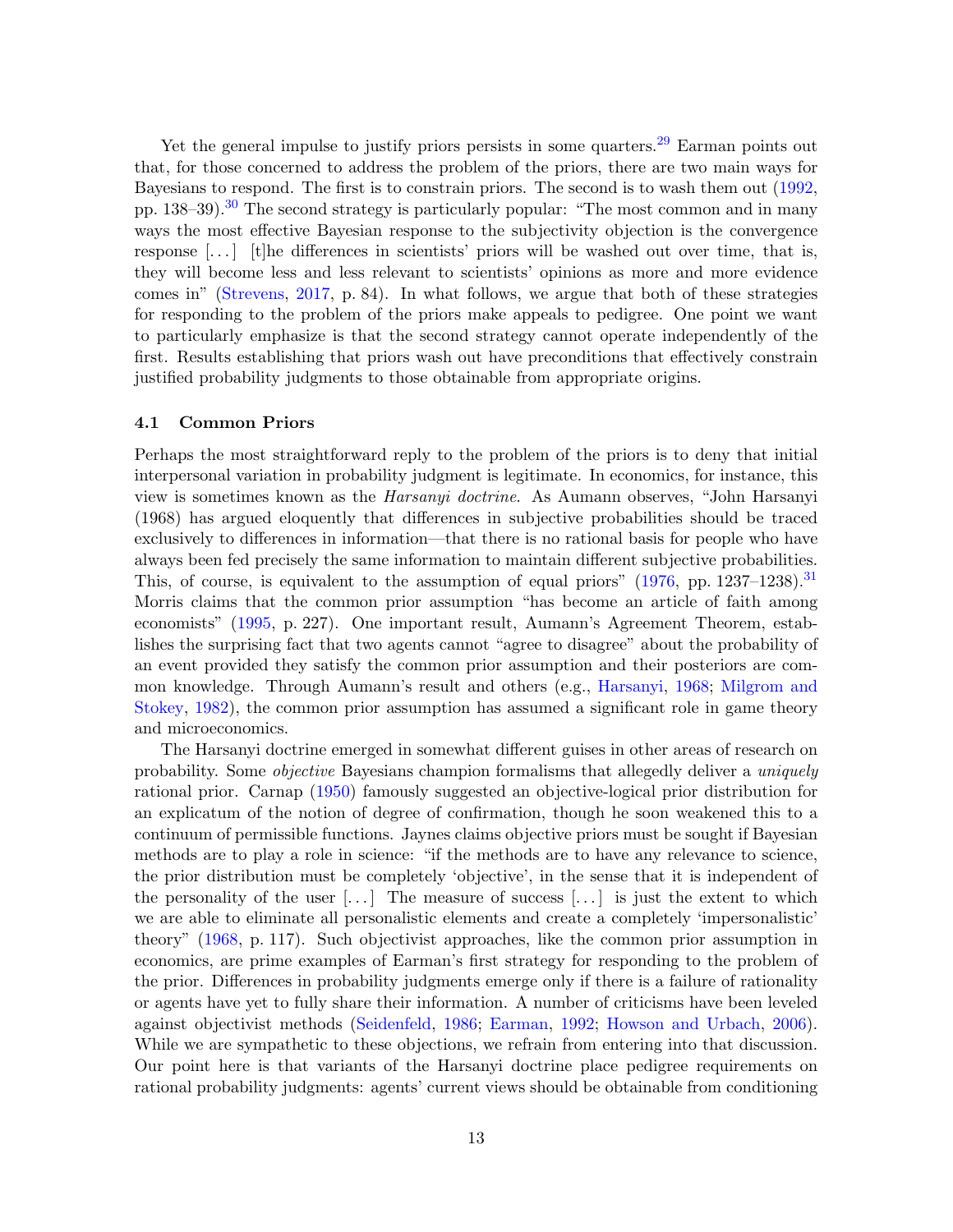a common prior or else are unjustified.

The Harsanyi doctrine hardly commands universal assent among probabilists. "[N]one of the arguments in support of the common prior assumption is compelling," writes Morris in his survey [\(1995,](#page-21-8) p. 243). Edwards, Lindman, and Savage also demur: "Your opinions about a coin can of course differ from your neighbor's. For one thing, you and he may have different bodies of relevant information. We doubt that this is the only legitimate source of difference of opinion. Hence the personal in personal probability" [\(1963,](#page-20-10) p. 197). Savage is not "distressed" by this lack of agreement and seems to sense no great urgency to offer a sure-fire reply to the problem of the priors:

The criteria incorporated in the personalistic view do not guarantee agreement on all questions among all honest and freely communicating people, even in principle. That incompleteness, if one will call it such, does not distress me, for I think that at least some of the disagreement we see around us is due neither to dishonesty, to errors in reasoning, nor to friction in communication  $\left[\ldots\right]$  [\(1954,](#page-22-6) pp. 67–68)

While intersubjective agreement is not guaranteed for Bayesians on Savage's account, there are certain mechanisms that generate agreement in certain circumstances. For example, different agents may, with some frequency, make similar prior probability judgments based on similar assessments of symmetry, even if, pace Harsanyi, such agreement is not rationally mandated: "there are partitions that diverse people all consider nearly uniform, though not compelled to that agreement by any postulate of the theory of personal probability" [\(1954,](#page-22-6) p. 68). In other cases, evidence and inquiry may bring about agreement among different priors. The viability of this approach, rather than requiring that agents set out with exactly the same opinion, requires merely that their priors stand in a certain relationship to one another that is less demanding than identity. To elevate this possibility to an inevitability, however, imposes a certain pedigree requirement on probability judgments which we explain next.

# 4.2 Priors Wash Out

If the problem of the priors lacks a compelling solution, then, some say, subjective probability is unable to account for the rationality and objectivity of science. But, as Huttegger observes, "a Peircean response to this charge  $[\ldots]$  has been noted by many authors  $[\ldots]$  The basic thought is that disagreement often turns out to be transient and, as more evidence becomes available, a consensus may emerge. The underlying empiricist credo is that experience trumps any initial belief state; diverging opinions are just a sign that not enough evidence has accumulated yet" [\(2015,](#page-20-11) p. 613). (There is some irony in subjective Bayesians turning to some of Peirce's ideas to vindicate their viewpoint given Peirce's attacks on subjectivism.) In 1878, Peirce articulates the outlines of a conception of scientific method leading to consensus through the acquisition of evidence:

They may at first obtain different results, but, as each perfects his method and his processes, the results will move steadily together toward a destined centre. So with all scientific research. Different minds may set out with the most antagonistic views, but the progress of investigation carries them by a force outside of themselves to one and the same conclusion. This activity of thought by which we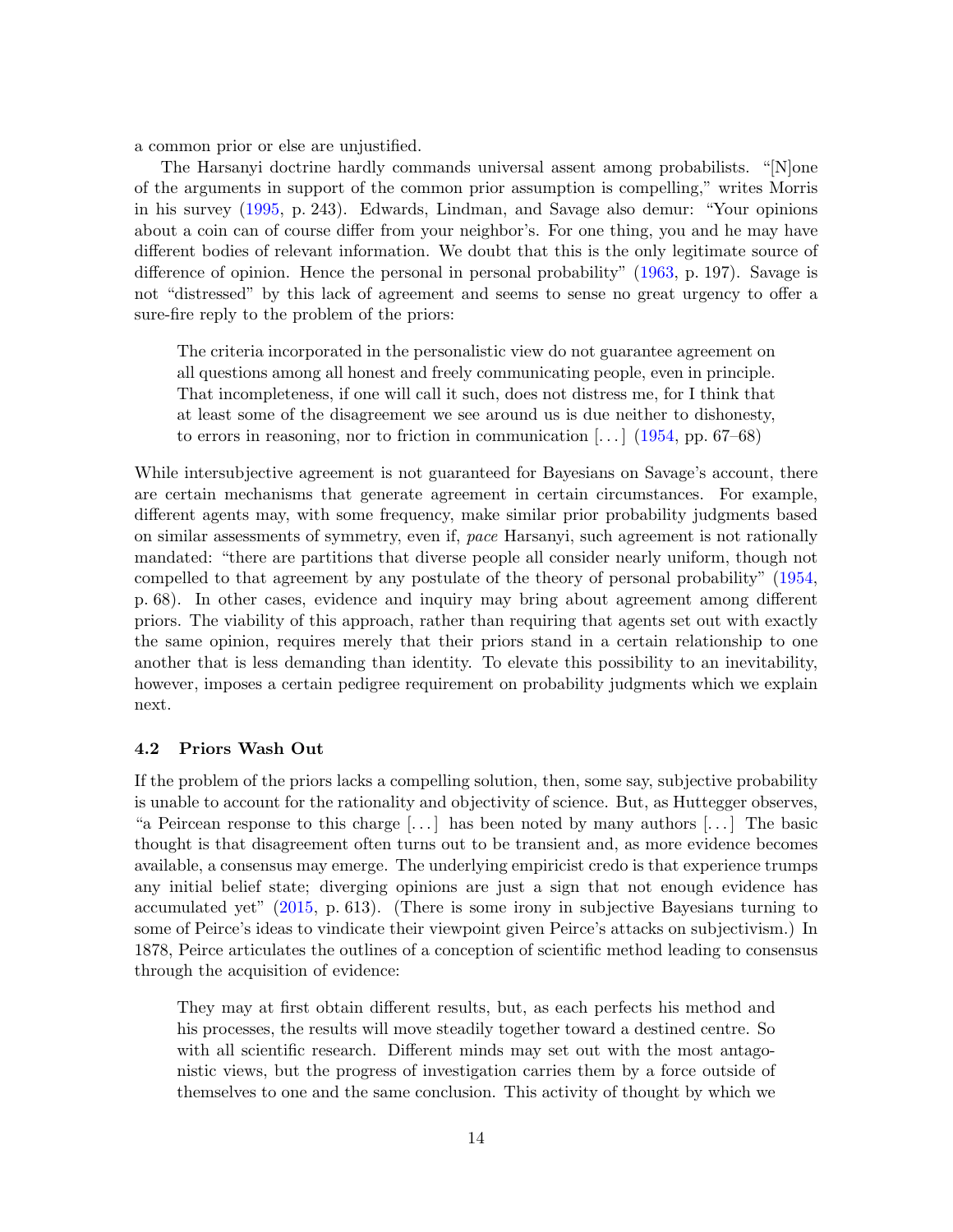are carried, not where we wish, but to a foreordained goal, is like the operation of destiny. No modification of the point of view taken, no selection of other facts for study, no natural bent of mind even, can enable a man to escape the predestinate opinion. This great law is embodied in the conception of truth and reality. The opinion which is fated to be ultimately agreed to by all who investigate, is what we mean by the truth, and the object represented in this opinion is the real. That is the way I would explain reality. [\(1878,](#page-22-0) W 3:273)

The "Peircean" response to the problem of the priors is an important and widely-discussed aspect of Bayesian theory. Writing more than half a century before Huttegger, Edwards, Lindman, and Savage remark, "Although your initial opinion about future behavior of a coin may differ radically from your neighbor's, your opinion and his will ordinarily be so transformed by application of Bayes' theorem to the results of a long sequence of experimental flips as to become nearly indistinguishable. This approximate merging of initially divergent opinions is, we think, one reason why empirical research is called 'objective'"  $(1963, p. 197).$  $(1963, p. 197).$ <sup>[32](#page-19-3)</sup> Suppes shares a similar perspective:

It is of fundamental importance to any deep appreciation of the Bayesian viewpoint to realize the particular form of the prior distribution expressing beliefs held before the experiment is conducted is not a crucial matter  $[\dots]$  For the Bayesian,  $[\dots]$  the existence of a systematic method for reaching agreement is important [. . . ] The well-designed experiment is one that will swamp divergent prior distributions with the clarity and sharpness of its results, and thereby render insignificant the diversity of prior opinion. [\(1966,](#page-22-7) p. 204)

More recently, Cisewski et al. write in connection with merging results, "We follow, for example, Peirce in requiring that sound scientific methodology provides investigators with the resources to resolve interpersonal disagreements through shared evidence" [\(2017,](#page-20-12) p. 73, emphasis added). The idea, in short, is that, under certain conditions, when Bayesians update their prior opinions on shared evidence via conditionalization, initial disagreements give way to intersubjective agreement. Supporting this sort of response to the problem of the priors are deep theorems establishing conditions under which priors wash out or opinions merge [\(Black](#page-19-4)[well and Dubins,](#page-19-4) [1962;](#page-19-4) [Gaifman and Snir,](#page-20-13) [1982\)](#page-20-13). As Huttegger observes, "The Blackwell-Dubins theorem specifies under what conditions two conditional probability measures will become and remain close. If the two probability measures are viewed as prior degrees of belief, this means that agents will expect their conditional beliefs to be approximately the same in the long run" [\(2015,](#page-20-11) p. 613).

There are a number of reservations that one might voice in response to using the merging theorem to respond to the problem of the priors.<sup>[33](#page-19-5)</sup> The fundamental limitation of this response for our purposes, however, is that merging of opinions does not hold generally. Instead, opinions merge if, and essentially only if, priors stand in a certain relation called absolute *continuity.* One probability function  $P$  is absolutely continuous with respect to another probability function  $Q$  if, to any event that  $Q$  assigns probability 0,  $P$  assigns probability 0, too. Informally and roughly, the Blackwell-Dubins theorem says that if  $P$  is absolutely continuous with respect to  $Q$ , then P assigns probability 1 to agreeing with  $Q$  in the limit of inquiry. A form of the converse implication has also been established [\(Kalai and Lehrer,](#page-21-10) [1994,](#page-21-10) Theorem 2). When absolute continuity is relaxed in a very mild, conceptually-motivated way,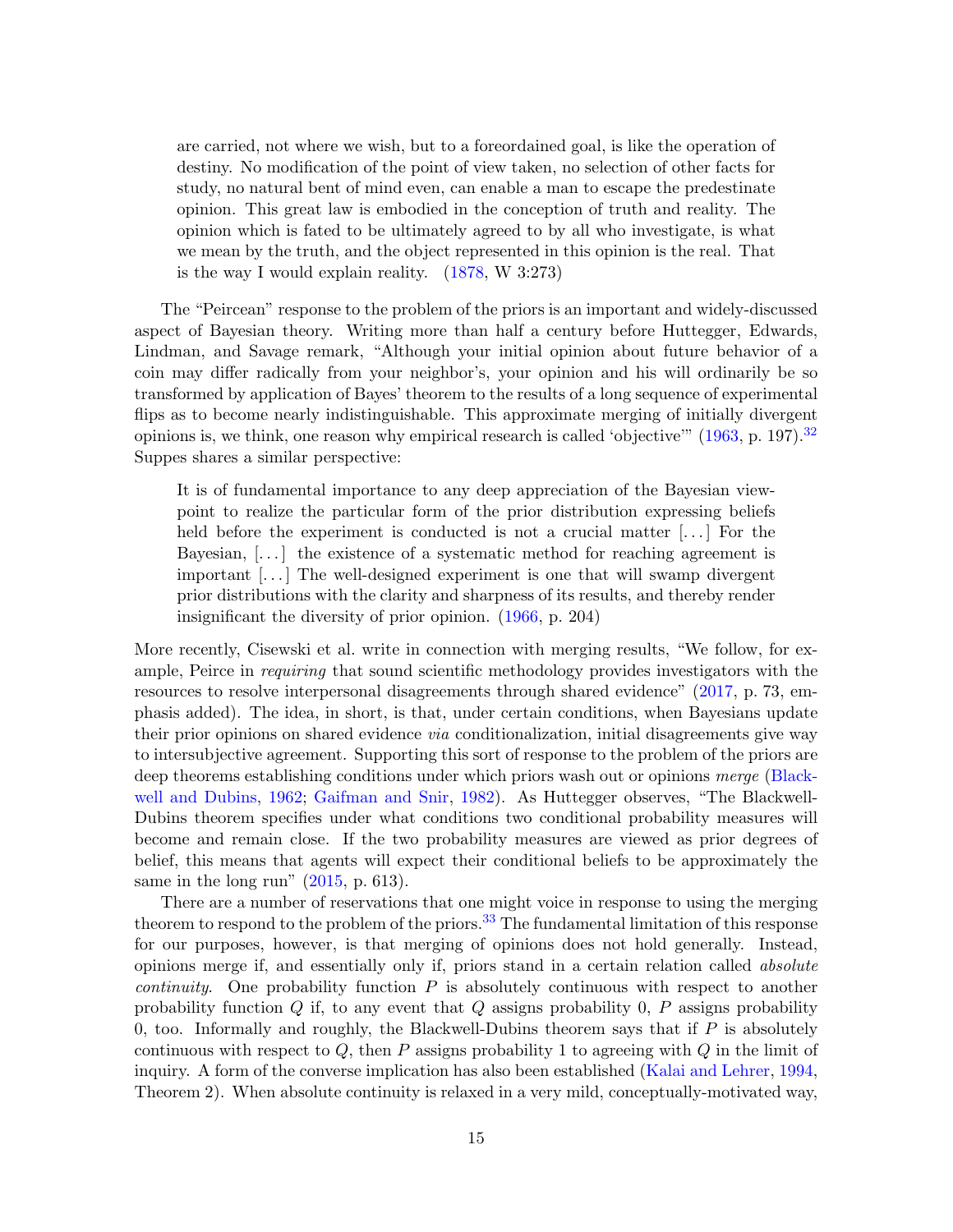not only do we lose merging of opinions, we open the door to opinion polarization—the case in which opinions grow increasingly "further apart"—even when agents update on a shared, infinite stream of evidence [\(Nielsen and Stewart,](#page-21-11) [2021,](#page-21-11) Theorem 3).

Requiring that all agents' priors be absolutely continuous with respect to each other, however, is a substantial constraint on the form that priors are permitted to take. If we are to accept absolute continuity with respect to some privileged prior or set of priors as a requirement on probability judgments, current probability judgments are subject to a pedigree requirement. Any agent's current probability judgments must be obtainable by conditioning a prior chosen from a privileged class of priors, otherwise, it seems we must conclude, they are unjustified. If we do not think of satisfying the preconditions of the theorem as mandatory, then it is difficult to see the merging theorems as offering a satisfactory solution to the problem of the priors. We have, instead, that some probabilities happen to achieve intersubjective agreement; others do not. Critics of the Bayesian paradigm may fail to be impressed with this much "objectivity." Rationality does not necessarily—or even typically, perhaps—secure intersubjective agreement after all. Huttegger is admirably less coy than many Bayesians in discussing this limitation of the merging theorem: "It has to be emphasized, though, that the conditions that are required for [merging of opinions] to hold are far from being trivially satisfied. Our priors may fail to be absolutely continuous, and there may be no way you could persuade me to change my priors by appealing to my rationality" [\(2015,](#page-20-11) p. 636).

It may be tempting to respond by arguing that absolute continuity—to be more precise, the requirement that all rational agents take priors from the *same* class of mutually absolutely  $\alpha$  continuous probabilities—is a legitimate rationality requirement. At least in small probability spaces, many may find it eminently reasonable. Regularity, the requirement that every non-empty event be assigned positive probability, enjoys fairly widespread support (e.g., [Shi](#page-22-8)[mony,](#page-22-8) [1955;](#page-22-8) [Lewis,](#page-21-12) [1980;](#page-21-12) [Skyrms,](#page-22-9) [1995\)](#page-22-9), and every prior is trivially absolutely continuous with respect to a regular prior. If regularity is required, then, mutual absolute continuity follows for all legitimate priors. But we want to make three points about this sort of response. First, absolute continuity is non-trivial in general probability spaces, and regularity generally mathematically unachievable (in standard probability theory). In general spaces, restricting priors to a class of mutually absolutely continuous probabilities in order to appeal to the merging theorem is tantamount to requiring a uniform and permanent dogmatism about contingent matters: rationality, on this view, requires all agents to essentially dismiss a certain set of contingent hypotheses out of the gate. Since there are various classes of mutually absolutely continuous priors, which contingent hypotheses get dismissed is arbitrary without further motivation for a particular set of mutually absolutely continuous priors.<sup>[34](#page-19-6)</sup> Assuming mutual absolute continuity in general spaces, according to Morris, "seems scarcely weaker than assuming the common prior assumption" [\(1995,](#page-21-8) p. 237). Second, even in discrete probability spaces, the regularity route to absolute continuity is at odds with the account of full belief sketched above. The set of serious possibilities that are candidates to bear positive probability is subject to revision according to changes in full beliefs, and different agents have different sets of full beliefs. Third, and most importantly for our purposes, a requirement that current probability judgments result from priors selected from a certain class is, in any event, a form of pedigree requirement for probabilistic beliefs. An agent's current probability judgments stand in need of justification in the sense that they are subject to criticism for lack of appropriate origin in much the same way that an agent's current full beliefs are subject to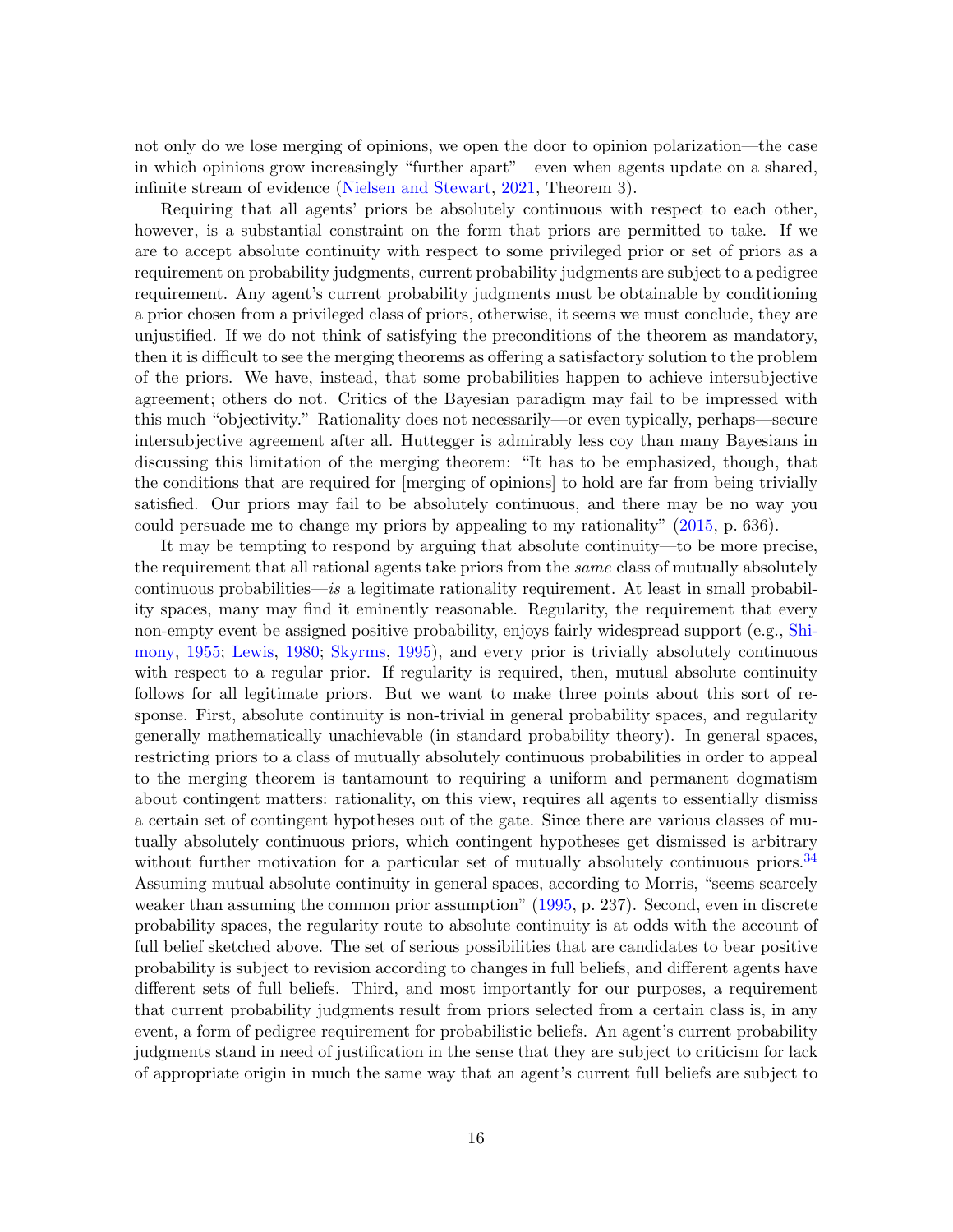<span id="page-16-4"></span>criticism for lack of appropriate origins according to, say, foundationalists.

#### 5 Peroration

A striking, persistent, and perhaps under-emphasized feature of Peirce's thinking about epistemology is his resistance to the importance of pedigree. We find expressions of such resistance early on in "The Fixation of Belief," for example, and much later on within four years of his final publication. His resistance to pedigree, however, does not seem to transfer to contexts in which he discusses subjective interpretations of probability. When Peirce offers arguments against subjectivism, allowing that the interpretation makes at least minimal sense, he objects to it for pedigree reasons: subjective priors do not admit the appropriate sort of justification via grounding in statistical fact.

What would resistance to pedigree look like in probabilistic contexts? The sort of view that is most consonant with a rejection of pedigree, we submit, is not one that attempts to address the problem of the priors either by rejecting any interpersonal variation as illegitimate or by constraining variation to a class for which merging of opinions obtains. In either case, an agent's current probability judgments would be unjustified if they did not result from an "appropriate" prior, either from a prior in common with other inquirers or from a prior in a class of mutually absolutely continuous priors. To say more than Savage, to say that rationality invariably leads to intersubjective agreement, for instance, requires imposing pedigree requirements on subjective probability judgments. While many epistemologists may be sympathetic to pedigree requirements, on Peirce's belief-doubt model, such requirements are illegitimate. Jettisoning pedigree requirements for probability judgments requires rethinking the nature and extent of objectivity available to subjectivists.

## Notes

- <span id="page-16-0"></span>1. It is impossible to deny that Peirce ridicules this very view at points. He writes, for instance, that "infallibility in scientific matters seems to me irresistibly comical" [\(1897,](#page-21-3) CP 1.9). Elsewhere, he writes, "We cannot be absolutely certain that our conclusions are even approximately true" [\(1897,](#page-21-3) CP 1.141). Levi's proposal to resolve the tension between remarks like these and those cited above is to distinguish fallibility, which he rejects and thinks Peirce should too, and corrigibility, which he and Peirce accept and which he thinks is what Peirce is really after in certain passages discussing fallibilism [\(1980,](#page-21-2) pp. 14–19). For a different resolution of this apparent tension in Peirce's thinking, see [\(Boyd,](#page-19-7) [2012\)](#page-19-7).
- <span id="page-16-1"></span>2. One immediate question about this project is how such a decision theory could justify "contracting" or giving up a full belief, a belief about which an agent recognizes no serious possibility of error. Levi provides two decision-theoretic justifications in terms of the aims of inquiry [\(1991,](#page-21-1) p. 117).
- <span id="page-16-2"></span>3. More precisely, adapting an idea from Carnap, Levi takes confirmational commitments rather than probability functions as the relevant probabilistic component of an agent's point of view. A confirmational commitment is a function that associates any state of full belief with a probability function (or, more generally, a set of probability functions, allowing for imprecise probabilities). So a confirmational commitment is like a plan for probabilistic assessments whatever the evidence or background knowledge happens to be. Levi, at least at certain points, interprets a confirmational commitment as specifying the "seriously permissible" probability judgments relative to a given state of full belief [\(1980,](#page-21-2) p. 89).
- <span id="page-16-3"></span>4. For a Savage-inspired argument that Levi frequently gives that agents cannot coherently suspend judgment between or be in doubt about different subjective probability assessments—in the context of precise probabilities at least—see, e.g., [\(2004b,](#page-21-13) p. 463).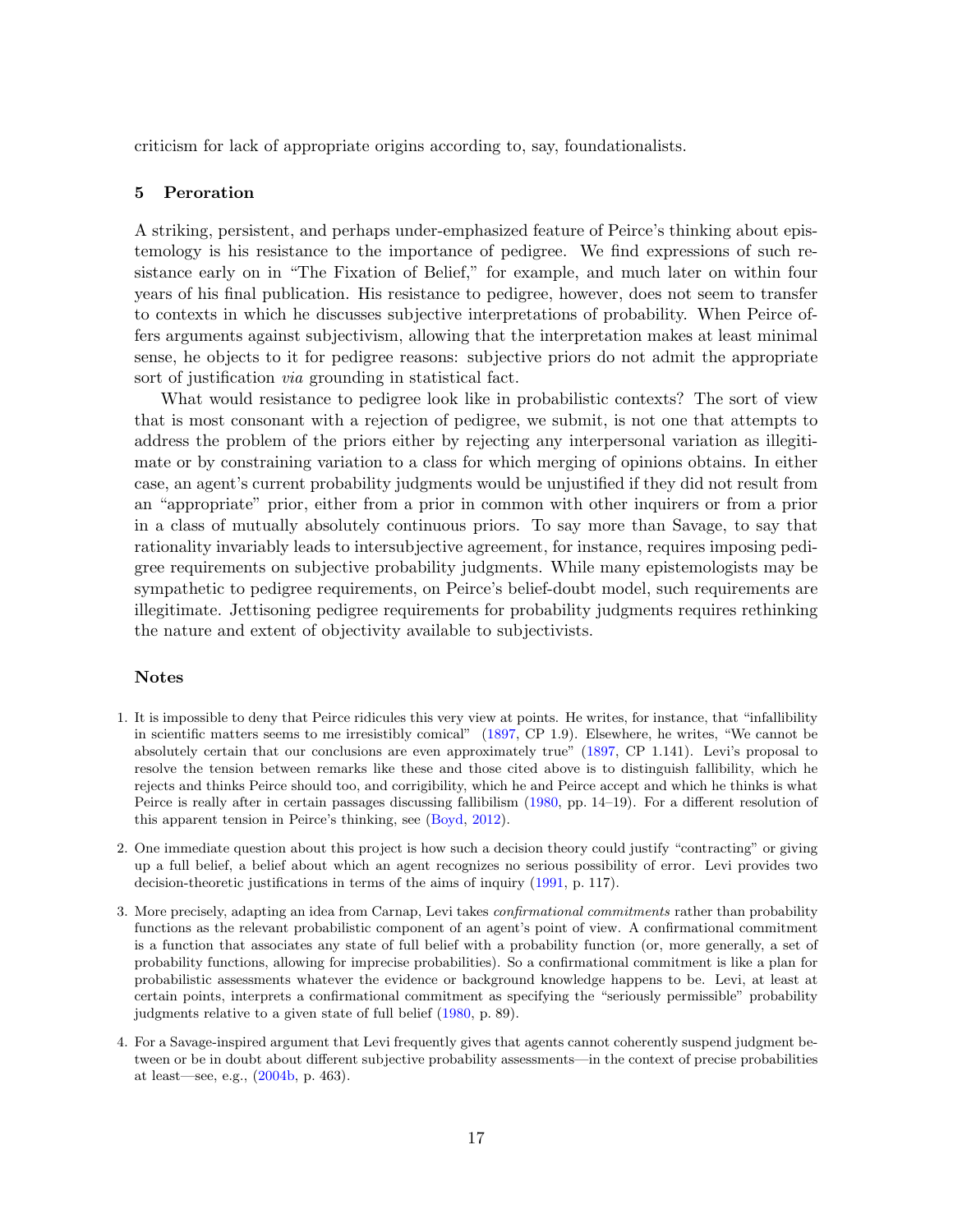- <span id="page-17-0"></span>5. As Peirce himself notes, "[t]he conception of probability here set forth is substantially that first developed by Mr. Venn, in his Logic of Chance" [\(1878,](#page-22-0) W 3:281). See [Verburgt](#page-22-10) [\(2021\)](#page-22-10) on the elements of pragmatism in Venn's thinking, including a comparison of his and Peirce's ideas about probability and belief.
- <span id="page-17-1"></span>6. In a endnote added to "The Doctrine of Chances" [\(1910,](#page-21-3) CP 2.664), Peirce writes about the "would-be" of a die to turn up in a certain way, thus foreshadowing the modern propensity interpretation of probability (see, e.g., Suárez, [2013\)](#page-22-11).
- <span id="page-17-2"></span>7. This term Peirce also took from Venn. We will also use the modern terms "subjective," "personalist," and "Bayesian" here. The main issue concerns the legitimacy of a *credal* or *degree of belief* account of probability.
- <span id="page-17-3"></span>8. "Nobody can go further than I in condemnation of this way of using probability, which completely vitiates the theory and practice of Inductive and Abductive reasoning, has set back civilization, and has corrupted ideals" [\(1902,](#page-21-3) CP 2.101).
- <span id="page-17-4"></span>9. By the chance Peirce here actually refers to "the ratio of favorable to unfavorable cases," as opposed to the probability, the ratio of favorable to all cases (i.e., all applications of the relevant argument that yield a true conclusion to all applications of the argument). In modern terms, if we cast the relevant event as an hypothesis H and the relevant premises as *evidence*  $E$ , Peirce's chance of the event corresponds to the *odds* for H given E, that is, the ratio  $P(H|E)/P(\neg H|E)$ .
- <span id="page-17-5"></span>10. That is, in modern notation,  $\log P(H|E) - \log P(\neg H|E)$ . Peirce here also refers to "Fechner's psycho-physical law" of the logarithmic relationship between the physical and psychological intensity of a stimulus [\(1878,](#page-22-0) W 3:294). Interestingly, according to [Stigler](#page-22-12) [\(1978,](#page-22-12) p. 248), experimental work that Peirce did [\(1884,](#page-21-3) CP 7.21–35) shows that despite being an objectivist he "was also one of the first individuals (perhaps the very first) to experimentally elicit subjective or personal probabilities, determining that these probabilities varied approximately linearly with the log odds."
- <span id="page-17-6"></span>11. In particular, the notion of [Good](#page-20-14) [\(1985\)](#page-20-14). See [Levi](#page-21-7) [\(2011\)](#page-21-7) and [Kasser](#page-21-4) [\(2016\)](#page-21-4) for details and discussion.
- <span id="page-17-7"></span>12. Peirce's own approach, that he presents immediately after [\(1878,](#page-22-0) W 3:301–303), is essentially the modern Neyman-Pearson approach to confidence interval estimation—which arguably does involve both factors [\(Levi,](#page-21-7) [2011,](#page-21-7) p. 47; [Kasser,](#page-21-4) [2016,](#page-21-4) p. 646).
- <span id="page-17-8"></span>13. Note that this is different from Good's notion of weight of evidence mentioned in note [5.](#page-16-4) See again [Levi](#page-21-7) [\(2011\)](#page-21-7) and [Kasser](#page-21-4) [\(2016\)](#page-21-4).
- <span id="page-17-9"></span>14. Popper formulated a similar challenge as "the paradox of ideal evidence" [\(1959,](#page-22-13) pp. 454ff); for a reply see [Jeffrey](#page-20-15) [\(1983,](#page-20-15) pp. 196f). Bayesian accounts of "evidential weight" include the introduction of notions of resiliency [\(Skyrms,](#page-22-14) [1977;](#page-22-14) [Joyce,](#page-20-16) [2005\)](#page-20-16) and the shift to imprecise credences [\(Hill,](#page-20-17) [2019\)](#page-20-17).
- <span id="page-17-10"></span>15. Kasser, referring in an endnote to Levi, writes that "the construal of probabilities and chances in terms of frequencies doesn't (yet) beg any issue between conceptualists and materialists. If conceptualists can account for the legitimacy of probabilistic inferences in terms of degrees of belief, then the view will have been vindicated, for Peirce's purposes" [\(2016,](#page-21-4) p. 635). As we will discuss next, however, this same stipulation does play a more clearly question-begging role in other passages. At the same time, our main point will be that there is an alternative diagnosis of Peirce's general stipulation that probability must be based in fact, on which his charge against conceptualism is not so much question-begging as a pedigree demand. In relation to this we will below also engage with Levi's interpretation.
- <span id="page-17-11"></span>16. As Laplace [\(1814,](#page-21-14) p. 4) puts it, we assign equal probability to "equally possible cases, that is to say, to cases whose existence we are equally uncertain of." See [Zabell](#page-22-15) [\(1988\)](#page-22-15) for a history of the principle. Versions of the principle are nowadays usually referred to as "the principle of indifference," after [Keynes](#page-21-5) [\(1921,](#page-21-5) ch. 4).
- <span id="page-17-12"></span>17. This example, concerning the color of the hair of inhabitants of Saturn, is a slightly more elaborate version of Keynes's book example [\(1921,](#page-21-5) ch. 4). Suppose we do not know the color of a particular book in our library. In particular, we do not know whether it is red; hence, by insufficient reason, we equally assign credence 1/2 to it being red and to it being non-red. But by analogous reasoning, we do the same for it being blue and non-blue, and it being green and non-green. This leads to an incoherent set of probability assignments.
- <span id="page-17-13"></span>18. Burch simply accepts Peirce's stipulation that "subjectivism cannot be basic and autonomous. It must be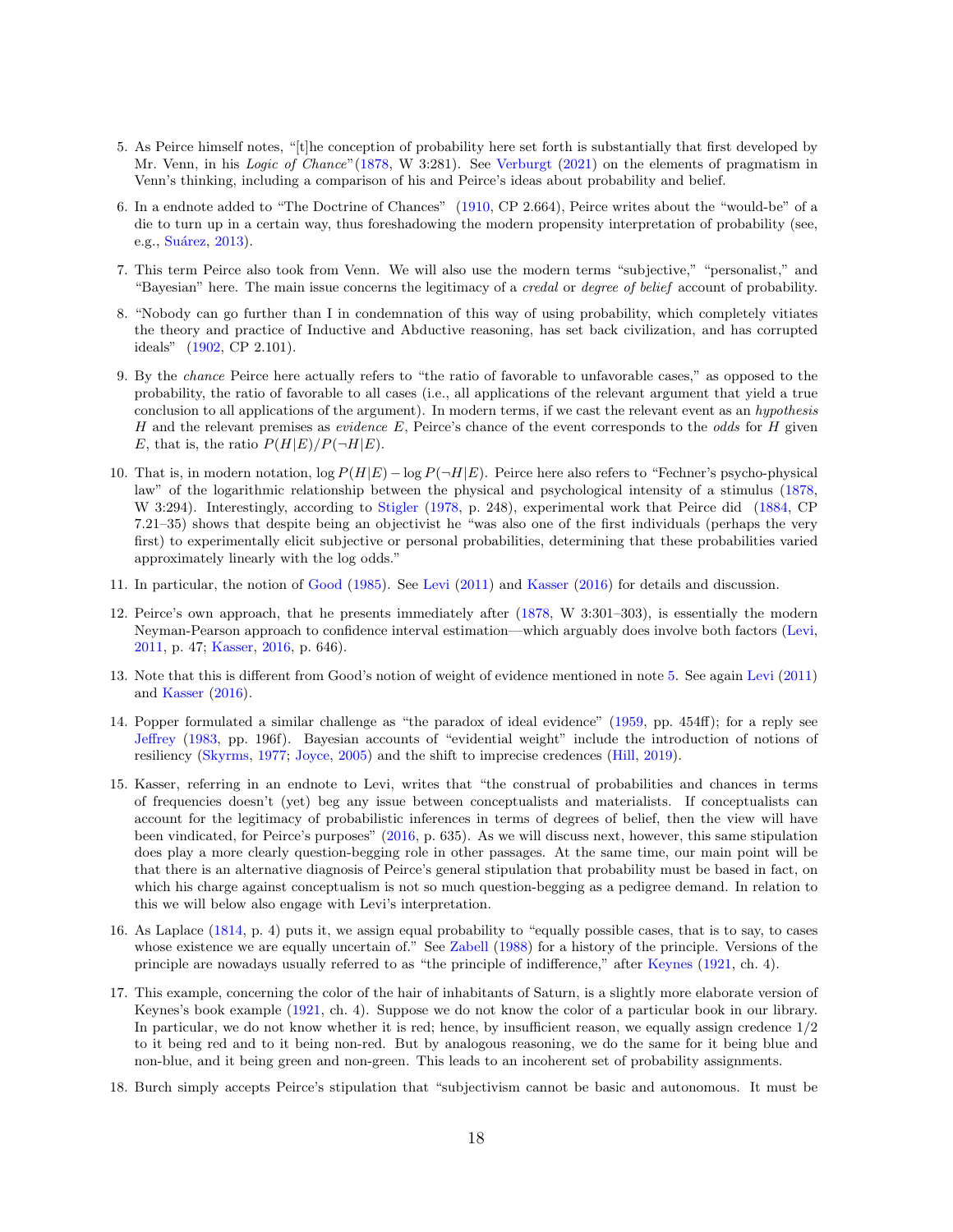posterior to and derivative from objectivism" [\(2010,](#page-20-3) p. 432), and approvingly summarizes Peirce's analysis of the flaw in the use of inverse probability as follows: "In effect, then, a question about objective probabilities has been 'answered' by illicitly smuggling into the picture a subjectivist view and by substituting a subjective probability for the objective probability that is plainly called for. The Method [of inverse probability] breaks down [. . . ] because we cannot rationally make any of the crucial objective probability assignments required by the Method. It is exactly at this point that the user of the Method of Inverse Probabilities silently purloins the objectivist account of probability from the scene and slyly substitutes for it the subjectivist account" (pp. 438-439). Dismissing non-objective prior probabilities out of hand in this way, Burch here actually provides a nice illustration of how to understand Peirce's critique in a fully question-begging way. Yet see section [3.3.](#page-9-0)

- <span id="page-18-0"></span>19. See [Merrill](#page-21-15) [\(1975\)](#page-21-15); [Levi](#page-21-6) [\(2004a\)](#page-21-6) for more on Peirce's classification of different types of (probabilistic) inference.
- <span id="page-18-1"></span>20. Burch [\(2010,](#page-20-3) p. 437) assigns this "single burst of brilliant illumination" a central place in Peirce's argument. It should be noted that there is nothing particularly insightful about the observation that the rule of succession is rooted in the principle of insufficient reason; this is how Laplace derived it, as Peirce also notes in the following. See [Zabell](#page-22-16) [\(1989\)](#page-22-16) for more details on the rule of succession and its history.
- <span id="page-18-2"></span>21. If we "let the assumed principle be, that all possible constitutions of the system of balls are equally probable" [\(Boole,](#page-19-8) [1854,](#page-19-8) p. 370) then "past experience does not in this case affect future experience" [\(1854,](#page-19-8) p. 371) . Peirce mentions Boole when he repeats the point in [\(1883,](#page-22-0) W 4:408–450).
- <span id="page-18-3"></span>22. Later instances of this observation include Carnap [\(1950,](#page-20-7) p. 565), who discusses the confirmation function  $c\uparrow$ that relies on a "principle of equiprobability of individual distributions" that he locates in Peirce, Keynes, and Wittgenstein, and that would be "tantamount to the principle never to let our past experiences influence our expectations for the future." A more recent example are the so-called no-free-lunch theorems in machine learning, that purport to show that no possible learning algorithm is better than random guessing, but that crucially rely on such a uniformity assumption about chances (see Sterkenburg and Grünwald, [2021\)](#page-22-17).
- <span id="page-18-4"></span>23. One might insist that it is unfair to call Peirce's charge question-begging, as his own objectivist conception of probability is rooted in his independently-motivated pragmatic principle. However, the relevant stipulation that probability must be rooted in fact, as Peirce uses it in his charge against conceptualism, is not a necessary consequence of his principle. As a case in point, the same principle can be used to motivate a behavioral conception of subjective probability along the lines of [\(Ramsey,](#page-22-18) [1990\)](#page-22-18), [\(de Finetti,](#page-20-2) [1975\)](#page-20-2), and [\(Savage,](#page-22-6) [1954\)](#page-22-6).
- <span id="page-18-5"></span>24. Also see his [\(1995,](#page-21-16) pp. 65-67; [2004a,](#page-21-6) p. 269; [2011,](#page-21-7) pp. 41-42). Notably, however, Levi appears to take a different view in [\(2004b,](#page-21-13) pp. 472-475).
- <span id="page-18-6"></span>25. That is, via "probable deductions of the form 'The proportion  $\rho$  of the M's are P's; S is an M; therefore it follows, with probability  $\rho$ , that S is P'" [\(Levi,](#page-21-6) [2004a,](#page-21-6) p. 260).
- <span id="page-18-7"></span>26. On the discussion of the consumptive Englishmen, Levi writes that "Peirce chastised Venn on the grounds that the statistical probability of a consumptive Englishman's surviving is unknown. [. . . ] There is, in effect, no way to ground judgments of credence in knowledge of statistical probability" [\(1995,](#page-21-16) p. 66).
- <span id="page-18-8"></span>27. We can distinguish between justifying current probability judgments—pedigree epistemology—and justifying revisions of probability judgments in light of knowledge of statistical data when we have it. The former seems to be Peirce's concern; the latter does not challenge the notion of prior probabilities.
- <span id="page-18-9"></span>28. According to Levi, Savage and de Finetti endorse a form of Peircean "tenacity" in thinking that priors are only updated by conditionalization. Since Levi takes the fundamental probabilistic component of an agent's point of view to be a confirmational commitment, i.e., a map associating states of full belief with probability functions, conditionalization itself is not *really* a revision in probabilistic point of view since it does not involve revising an agent's confirmational commitment. Bayesians who restrict changes in judgments of probability to conditionalization of a fixed prior require that agents pick a confirmational commitment and stick to it come what may. It is in this sense that Levi—who allows for revision of confirmational commitments—accuses them of endorsing a form of tenacity. The result, he says, is dogmatism and arbitrariness [\(1974,](#page-21-17) p. 406).
- <span id="page-18-10"></span>29. It is worth remarking that the particular sorts of justifications that Peirce is concerned to refute no longer find wide support among personalists. Like Peirce, many subjectivists are wary of the principle of insufficient reason. Savage, for instance, observes, "Most holders of personalistic views do not find the principle of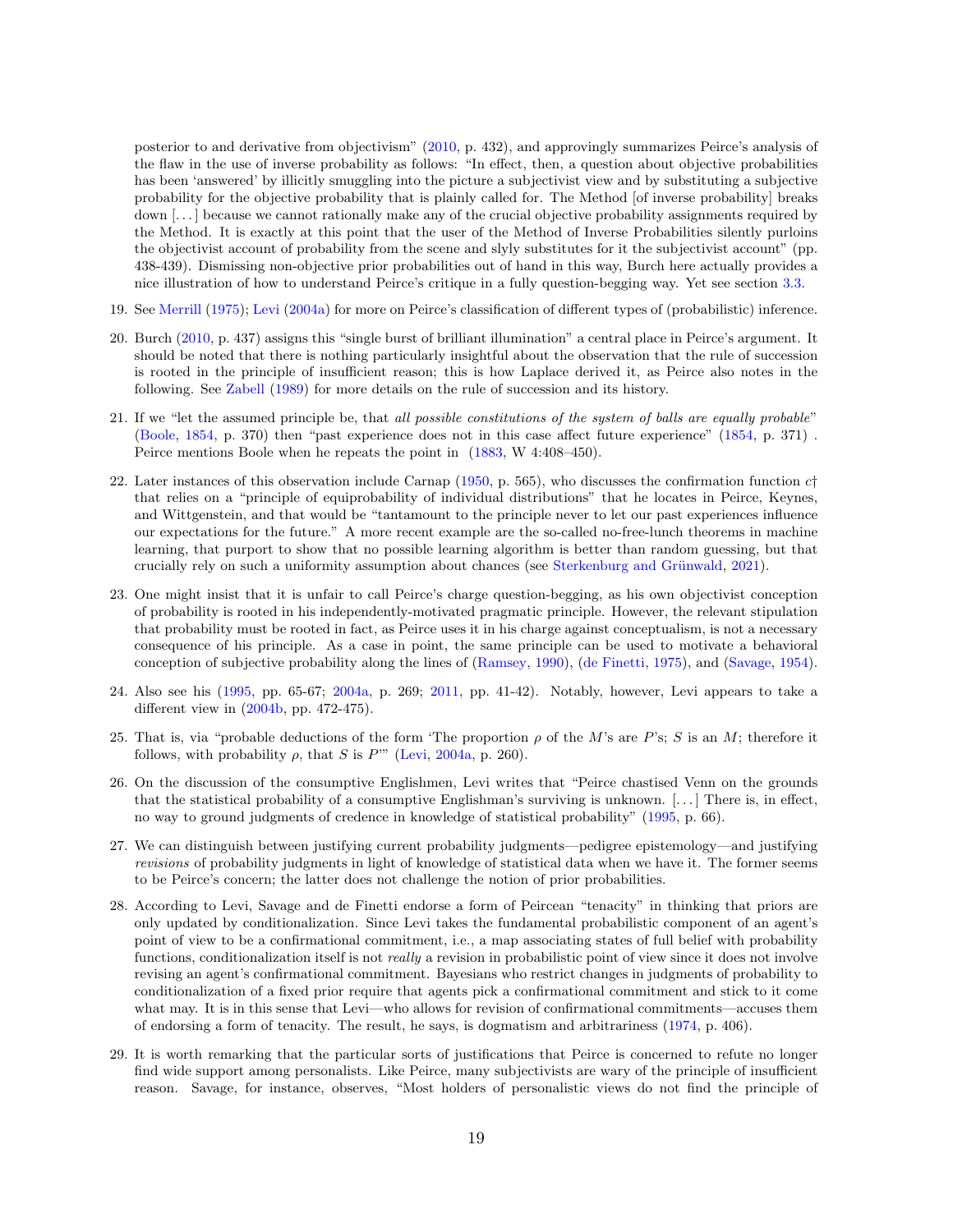insufficient reason compelling" [\(1954,](#page-22-6) p. 64). Others continue to reinforce this observation [\(Seidenfeld,](#page-22-19) [1979;](#page-22-19) [Levi,](#page-21-18) [1982\)](#page-21-18). For this reason, Peirce's attacks on personalism by way of attacks on the principle of insufficient reason cannot rightly be regarded as persuasive when it comes to many contemporary subjectivist views. Similarly, Peirce's charge that subjectivists "have not undertaken to say what is meant by 'degree of credence'" seems unsustainable following the work of de Finetti, Ramsey, and Savage.

- <span id="page-19-0"></span>30. A third is probabilistic opinion pooling [\(Genest and Zidek,](#page-20-18) [1986;](#page-20-18) [Dietrich and List,](#page-20-19) [2014\)](#page-20-19). Huttegger points out that pooling, unlike the washing out approach, relies on more than coherence and conditionalization [\(2015,](#page-20-11) p. 613). That's true. But, in some forms, it also dispenses with the constraints on priors required for washing out.
- <span id="page-19-2"></span>31. About opinion pooling, Aumann remarks, "It seems to me that the Harsanyi doctrine is implicit in much of this literature; reconciling subjective probabilities makes sense if it is a question of implicitly exchanging information, but not if we are talking about 'innate' differences in priors" [\(1976,](#page-19-1) p. 1238). If Aumann is right, opinion pooling also relies on constraining priors in responding to the problem of the priors. When the common prior assumption holds for some group of inquirers, a case can be made that, under certain conditions, geometric pooling enjoys special normative status due to its equivalence with supra-Bayesianism, the Bayesian response to learning the opinion of others [\(Baccelli and Stewart,](#page-19-9) [2021\)](#page-19-9).
- <span id="page-19-3"></span>32. In other passages, Savage clearly recognizes the limitations of this sort of reply, that it only applies to initial opinions that happen to be sufficiently similar, for example. Furthermore, he writes, "it is typically true of any observational program, however extensive but prescribed in advance, that there exist pairs of opinions, neither of which can be called extreme in any precisely defined sense, but which cannot be expected, either by their holders or any other person, to be brought into close agreement after the observational program" [\(1954,](#page-22-6) p. 68).
- <span id="page-19-5"></span>33. For example, it may be possible, for all the theorem says, for  $P$  to fail to *actually* achieve consensus with  $Q$ in the limit. It is just that  $P$  assigns probability 0 to such an outcome. The Blackwell-Dubins theorem, in other words, only makes a claim about what happens "almost-surely" from the perspective of  $P$ , i.e., with P-probability 1. It is not clear to us that the merging theorem, given this almost sure hedge, delivers on Peirce's program. For an investigation of the even more restrictive assumptions required to remove the almost sure hedge, see [Nielsen](#page-21-19) [\(2018,](#page-21-19) Sec. 4). A second reservation about interpreting the merging theorem as a Peircean response to the problem of the priors concerns corrigibility. Yet another assumption of the theorem is that evidence forms a filtration. An intuitive way to think about that technical condition is that evidence only increases, or, put another way, that agents, at some point, only add to their stock of full beliefs. If we allow that agents might also have reasons to contract beliefs (let alone change their "initial" priors), the applicability of the theorem becomes even more fraught.
- <span id="page-19-6"></span>34. See [Earman](#page-20-5) [\(1992\)](#page-20-5) and [Huttegger](#page-20-11) [\(2015\)](#page-20-11) for further reflections on the status of absolute continuity. Nielsen and Stewart argue that absolute continuity is not a rationality requirement, nor is it empirically motivated, nor does it mark an interesting conceptual distinction between disagreement and radical disagreement for an independently-motivated account of disagreement [\(2021,](#page-21-11) pp. 65–66).

## References

<span id="page-19-1"></span>Aumann, R. J. (1976). Agreeing to disagree. The Annals of Statistics 4 (6), 1236–1239.

- <span id="page-19-9"></span>Baccelli, J. and R. T. Stewart (2021). Support for geometric pooling. The Review of Symbolic Logic, doi.org/10.1017/S1755020320000416.
- <span id="page-19-4"></span>Blackwell, D. and L. E. Dubins (1962). Merging of opinions with increasing information. The Annals of Mathematical Statistics 33 (3), 882–886.
- <span id="page-19-8"></span>Boole, G. (1854). An Investigation of the Laws of Thought. London: Macmillan.
- <span id="page-19-7"></span>Boyd, K. (2012). Levi's challenge and Peirce's theory/practice distinction. Transactions of the Charles S. Peirce Society 48 (1), 51–70.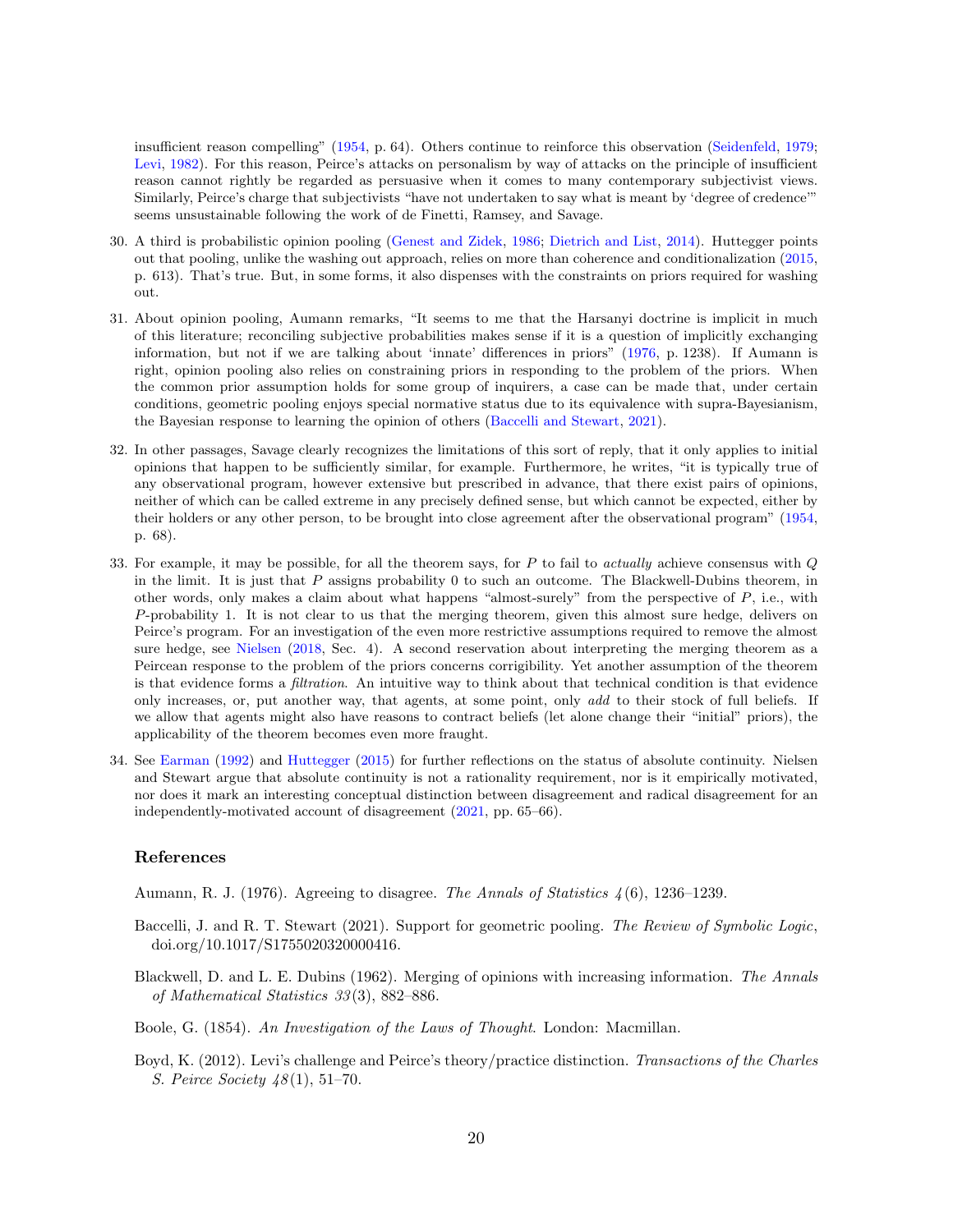- <span id="page-20-3"></span>Burch, R. (2010). If universes were as plenty as blackberries: Peirce on induction and verisimilitude. Transactions of the Charles S. Peirce Society 46 (3), 423–452.
- <span id="page-20-7"></span>Carnap, R. (1950). Logical Foundations of Probability. Chicago, IL: The University of Chicago Press.
- <span id="page-20-12"></span>Cisewski, J., J. Kadane, M. Schervish, T. Seidenfeld, and R. Stern (2017). Standards for modest Bayesian credenes. Philosophy of Science 85 (1), 2018.
- <span id="page-20-4"></span>de Finetti, B. (1972). Probability, Induction, and Statistics. New York: John Wiley & Sons.
- <span id="page-20-2"></span>de Finetti, B. (2017, originally published in 1975). Theory of Probability: A Critical Introductory Treatment. John Wiley & Sons.
- <span id="page-20-19"></span>Dietrich, F. and C. List (2014). Probabilistic opinion pooling. In A. Hajek and C. Hitchcock (Eds.), Oxford Handbook of Probability and Philosophy. Oxford University Press.
- <span id="page-20-5"></span>Earman, J. (1992). Bayes or Bust? Cambridge, MA: MIT Press.
- <span id="page-20-10"></span>Edwards, W., H. Lindman, and L. J. Savage (1963). Bayesian statistical inference for psychological research. Psychological Review  $70(3)$ , 193-242.
- <span id="page-20-13"></span>Gaifman, H. and M. Snir (1982). Probabilities over rich languages, testing and randomness. The Journal of Symbolic Logic  $47(03)$ , 495–548.
- <span id="page-20-0"></span>Galavotti, M. C. (2019). Pragmatism and the birth of subjective probability. European Journal of Pragmatism and American Philosophy 11 (XI-1), 1–13.
- <span id="page-20-18"></span>Genest, C. and J. V. Zidek (1986). Combining probability distributions: A critique and an annotated bibliography. Statistical Science  $1(1)$ , 114–135.
- <span id="page-20-14"></span>Good, I. J. (1985). Weight of evidence: A brief survey. In J. Bernardo, M. DeGroot, D. Lindley, and A. Smith (Eds.), Bayesian Statistics 2: Proceedings of the Second Valencia International Meeting, pp. 249–270. North-Holland.
- <span id="page-20-6"></span>Harsanyi, J. C. (1968). Games with incomplete information played by "Bayesian" players part III. The basic probability distribution of the game. Management Science  $1/4(7)$ , 486–502.
- <span id="page-20-17"></span>Hill, B. (2019). Confidence in belief, weight of evidence and uncertainty reporting. Proceedings of Machine Learning Research 103, 235–245.
- <span id="page-20-9"></span>Howson, C. and P. Urbach (2006). Scientific Reasoning: The Bayesian Approach ( $3^{rd}$  ed.). Chicago, IL: Open Court Publishing.
- <span id="page-20-11"></span>Huttegger, S. M. (2015). Merging of opinions and probability kinematics. The Review of Symbolic *Logic*  $8(04)$ ,  $611-648$ .
- <span id="page-20-1"></span>James, W. (2000, originally published in 1896). The will to believe. In *Pragmatism and Other Writings*. New York, NY: Penguin.
- <span id="page-20-8"></span>Jaynes, E. T. (1968). Prior probabilities. IEEE Transactions on Systems Science and Cybernetics  $\lambda(3)$ , 227–241.
- <span id="page-20-15"></span>Jeffrey, R. C. (1983). The Logic of Decision (2nd ed.). Chicago: University of Chicago Press.
- <span id="page-20-16"></span>Joyce, J. M. (2005). How probabilities reflect evidence. Philosophical Perspectives 19, 153–178.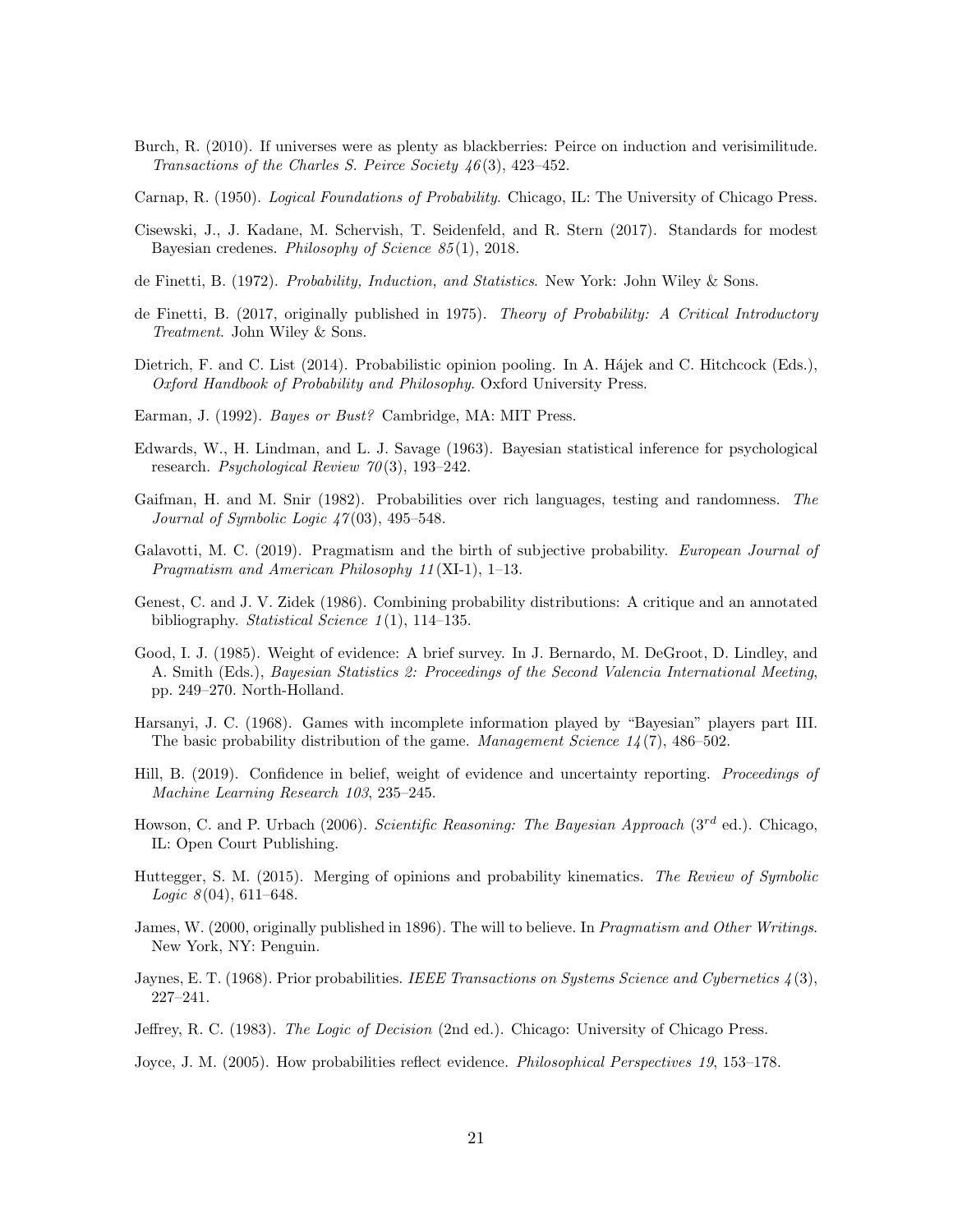- <span id="page-21-10"></span>Kalai, E. and E. Lehrer (1994). Weak and strong merging of opinions. Journal of Mathematical Economics 23 (1), 73–86.
- <span id="page-21-0"></span>Kasser, J. (1999). Peirce's supposed psychologism. Transactions of the Charles S. Peirce Society 35 (3), 501–526.
- <span id="page-21-4"></span>Kasser, J. (2016). Two conceptions of weight of evidence in Peirce's Illustrations of the Logic of Science. Erkenntnis 81, 629–648.
- <span id="page-21-5"></span>Keynes, J. M. (1921). A Treatise on Probability. London: Macmillan.
- <span id="page-21-14"></span>Laplace, P.-S. (1814). *Essai Philosophique sur les Probabilités*. Paris: Courcier. Page numbers refer to English translation of the 5th French edition (1825) by I.D. Dale, volume 13 of Sources in the History of Mathematical and Physical Sciences, New York: Springer, 1994.
- <span id="page-21-17"></span>Levi, I. (1974). On indeterminate probabilities. The Journal of Philosophy 71(13), 391–418.
- <span id="page-21-2"></span>Levi, I. (1980). The Enterprise of Knowledge. MIT Press, Cambridge, MA.
- <span id="page-21-18"></span>Levi, I. (1982). Ignorance, probability and rational choice. Synthese 53(3), 387–417.
- <span id="page-21-1"></span>Levi, I. (1991). The Fixation of Belief and Its Undoing: Changing Beliefs through Inquiry. Cambridge University Press.
- <span id="page-21-16"></span>Levi, I. (1995). Induction according to Peirce. In K. L. Ketner (Ed.), Peirce and Contemporary Thought: Philosophical Inquiries, pp. 59–93. New York: Fordham University Press.
- <span id="page-21-6"></span>Levi, I. (2004a). Beware of syllogism: Statistical reasoning and conjecturing according to Peirce. In C. Misak (Ed.), The Cambridge Companion to Peirce, Chapter 11, pp. 257–286. Cambridge: Cambridge University Press.
- <span id="page-21-13"></span>Levi, I. (2004b). The logic of consistency and the logic of truth. Dialectica  $58(4)$ ,  $461-482$ .
- <span id="page-21-7"></span>Levi, I. (2011). The weight of argument. In S. M. D. Brandolini and R. Scazzieri (Eds.), Severe Uncertainty: Rationality and Plausible Reasoning, pp. 39–58. Palgrave.
- <span id="page-21-12"></span>Lewis, D. (1980). A subjectivist's guide to objective chance. In W. L. Harper, R. Stalnaker, and G. Pearce (Eds.), IFS, pp. 267–297. Springer.
- <span id="page-21-15"></span>Merrill, G. (1975). Peirce on probability and induction. Transactions of the Charles S. Peirce Soci $ety 11(2), 90-109.$
- <span id="page-21-9"></span>Milgrom, P. and N. Stokey (1982). Information, trade and common knowledge. Journal of Economic Theory  $26(1)$ , 17-27.
- <span id="page-21-8"></span>Morris, S. (1995). The common prior assumption in economic theory. Economics & Philosophy 11(2), 227–253.
- <span id="page-21-19"></span>Nielsen, M. (2018). Deterministic convergence and strong regularity. The British Journal for the Philosophy of Science 71 (2020), 1461–1491.
- <span id="page-21-11"></span>Nielsen, M. and R. T. Stewart (2021). Persistent disagreement and polarization in a Bayesian setting. The British Journal for the Philosophy of Science 72 (1), 51–78.
- <span id="page-21-3"></span>Peirce, C. S. (CP). The Collected Papers of Charles Sanders Peirce, Volume I–VIII (1931–1958). Cambridge, MA: Harvard University Press.